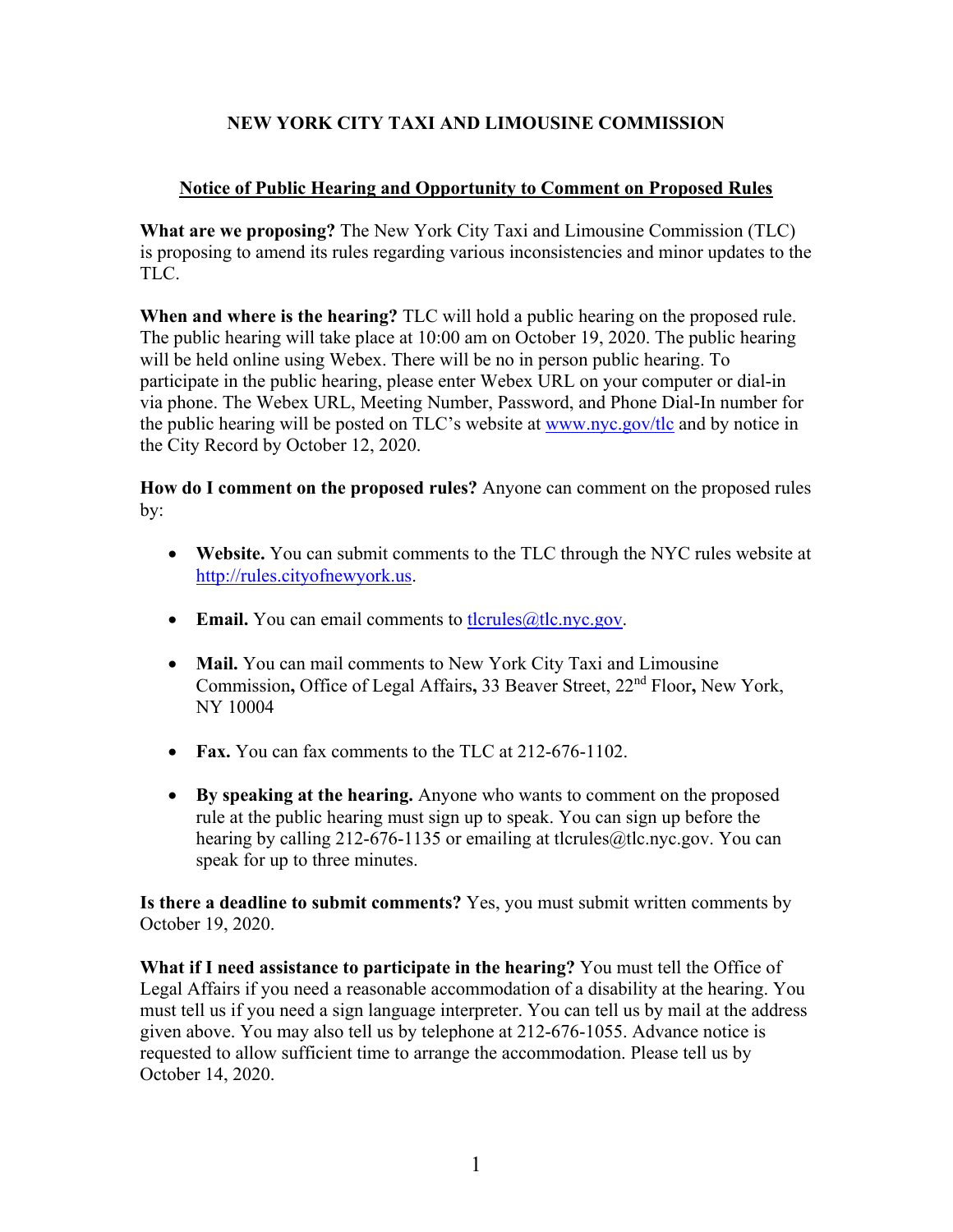This location has the following accessibility option(s) available: Simultaneous transcription for people who are deaf or hard of hearing and audio only access.

**Can I review the comments made on the proposed rules?** You can review the comments made online on the proposed rules by going to the website at http://rules.cityofnewyork.us/. A few days after the hearing, copies of all comments submitted online, copies of all written comments, and a summary of oral comments concerning the proposed rule will be available to the public at the Office of Legal Affairs.

**What authorizes TLC to make this rule?** Sections 1043 and 2303 of the City Charter and Section 19-511 of the New York City Administrative Code authorize TLC to make this proposed rule.

**Where can I find the TLC's rules?** The TLC's rules are in title 35 of the Rules of the City of New York.

**What laws govern the rulemaking process?** TLC must meet the requirements of Section 1043 of the City Charter when creating or changing rules. This notice is made according to the requirements of Section 1043 of the City Charter.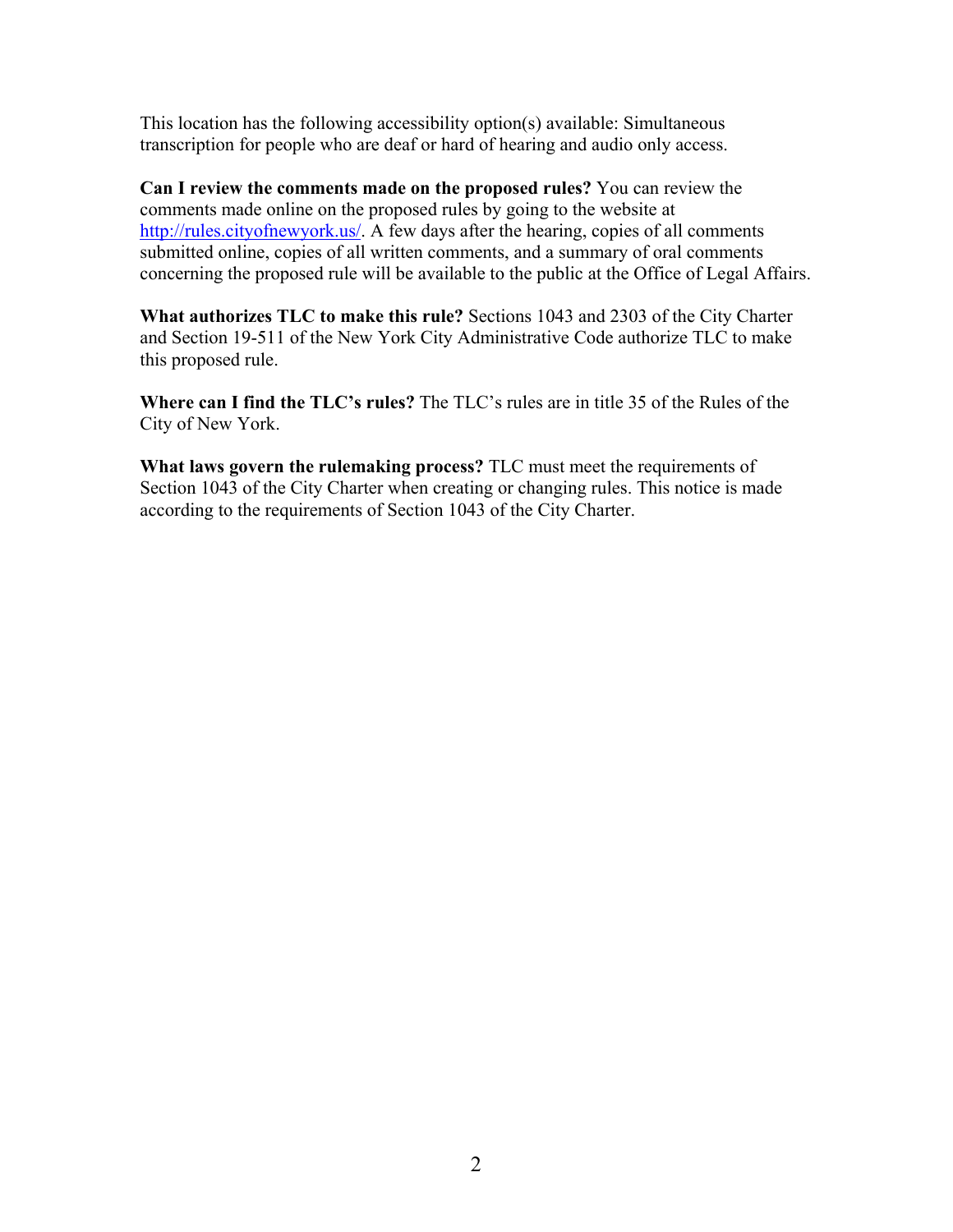## **Statement of Basis and Purpose**

TLC is amending its rules to:

- Update language relating to passengers with disabilities, wheelchair accessible service, and service animals
- Remove references to a license category, the Dispatch Service Provider license, that was previously repealed from TLC's rules
- Allow FHV bases that have franchise agreements pursuant to New York State law to pay drivers and pass along summonses in accordance with those agreements
- Remove restrictions on medallions to which TLC can pay Taxi Improvement Fund (TIF)
- Specify that drivers must take required courses from TLC-authorized driver education providers
- Remove the day 10 deadline for requesting a summary suspension hearing to allow licensees to request a summary suspension hearing at any time during the suspension
- Reflect the recent TLC Education program name changes in the TLC Rules
- Reduces significantly the FHV street hail penalties by deriving them from section 19-507(b) of the New York City Administrative Code, as opposed to 19-506(k) of the New York Administrative Code.
- Require Agents to return de-installed Technology System Provider (TSP) equipment within five (5) business days.

The Commission's authority for these rules is found in section 2303 of the New York City Charter and sections 19-503 and 19-511 of the Administrative Code.

New material is underlined. [Deleted material is in brackets.]

Section 1. The definitions of "Dispatch Service", "Dispatch Service Provider" and "E-Dispatch" set forth in section 51-03 of Title 35 of the Rules of the City of New York are REPEALED, and the definitions of "Accessible Vehicle", "Persons with a Disability (or People with Disabilities)", "Service Animal" and "Wheelchair Passenger Assistance Training" are amended, to read as follows:

**Accessible Vehicle** is a TLC-licensed vehicle designed to permit access to and enable the transportation of persons [in] who use wheelchairs and is authorized by the Commission to transport passengers for hire, by prearrangement.

**Persons with a Disability (or People with Disabilities)** means an individual or individuals with a physical or mental [impairment or incapacity] disability, including a person who uses a wheelchair, crutches, three-wheeled motorized scooter, other mobility aid, or a Service Animal, but who can transfer from such a mobility aid to a Taxicab, For-Hire Vehicle or Commuter Van with or without reasonable assistance.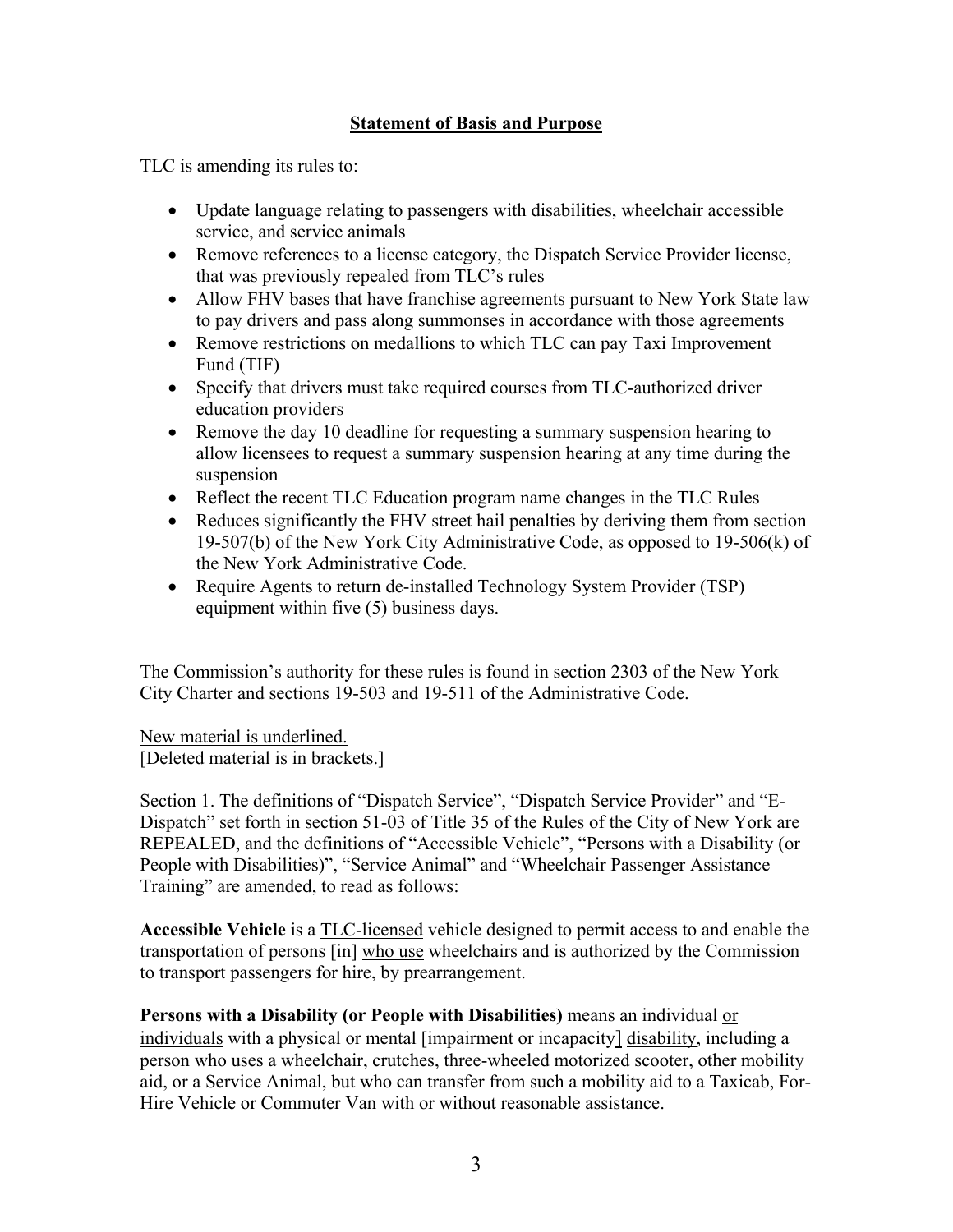**Service Animal** means [a guide dog, signal dog or any other animal trained specifically to work or to perform tasks for an individual with a disability, including, but not limited to, guiding individuals with visual impairments, alerting individuals with hearing impairments to intruders or sounds, providing minimal protection or rescue work, pulling a wheelchair or retrieving dropped items] an animal that performs a task or specific set of tasks to assist a person with a disability .

## **[Wheelchair] Passenger Assistance and Wheelchair Accessible Vehicle Training**

refers to a course of training that contains instruction on[ the following]: (i) the legal requirements that apply to transportation of People with Disabilities; (ii) passenger assistance techniques, including a review of various disabilities, disability etiquette, mobility equipment training (including direct hands-on familiarity with lift/ramp operations and various types of wheelchairs), and safety procedures; (iii) individual hands-on training with an actual person using a wheelchair; (iv) sensitivity awareness, including customer service and conflict resolution policies; and (v) the dispatch of vehicles by an accessible dispatcher.

Section 2. Subdivision (a) of section 53-03 of Title 35 of the Rules of the City of New York is amended, to read as follows:

(b) *Accessible Vehicle*, for the purposes of this Chapter, is a vehicle designed to permit access to and enable the transportation of persons [in] who use wheelchairs and is authorized by the Commission to transport passengers for hire by prearrangement or by dispatch of the Accessible Taxi Dispatcher. Accessible Vehicles, for purposes of this Chapter, include all vehicles in use as Accessible Taxicabs, Taxicabs required or opting to be used with accessible vehicles under Section 58-50 of these Rules, and Accessible Street Hail Liveries.

Section 3. Subdivision (c) of section 53-03 of Title 35 of the Rules of the City of New York is amended, to read as follows:

(c) *Approved Driver.* An Approved Driver is a Driver who has a Valid License from the Commission as a TLC Driver and who has successfully completed [Wheelchair] Passenger Assistance and Wheelchair Accessible Vehicle Training or has a valid Paratransit License.

Section 4. Subdivision (b) of section 53-04 of Title 35 of the Rules of the City of New York is amended, to read as follows:

(b) *Driver Responsibility.* An Accessible Vehicle can only be driven by an Approved Driver; that is, one who has successfully completed [Wheelchair] Passenger Assistance and Wheelchair Accessible Vehicle Training.

|  | $-$<br>(b)<br>r <sub>ine</sub> .<br>۰.<br>$\cdot$<br>ັ້ | \$400 | JUREE<br>D<br>м<br>NO.<br>Η<br>$n$ nnearance<br>$\mathbf{K}$ . |
|--|---------------------------------------------------------|-------|----------------------------------------------------------------|
|--|---------------------------------------------------------|-------|----------------------------------------------------------------|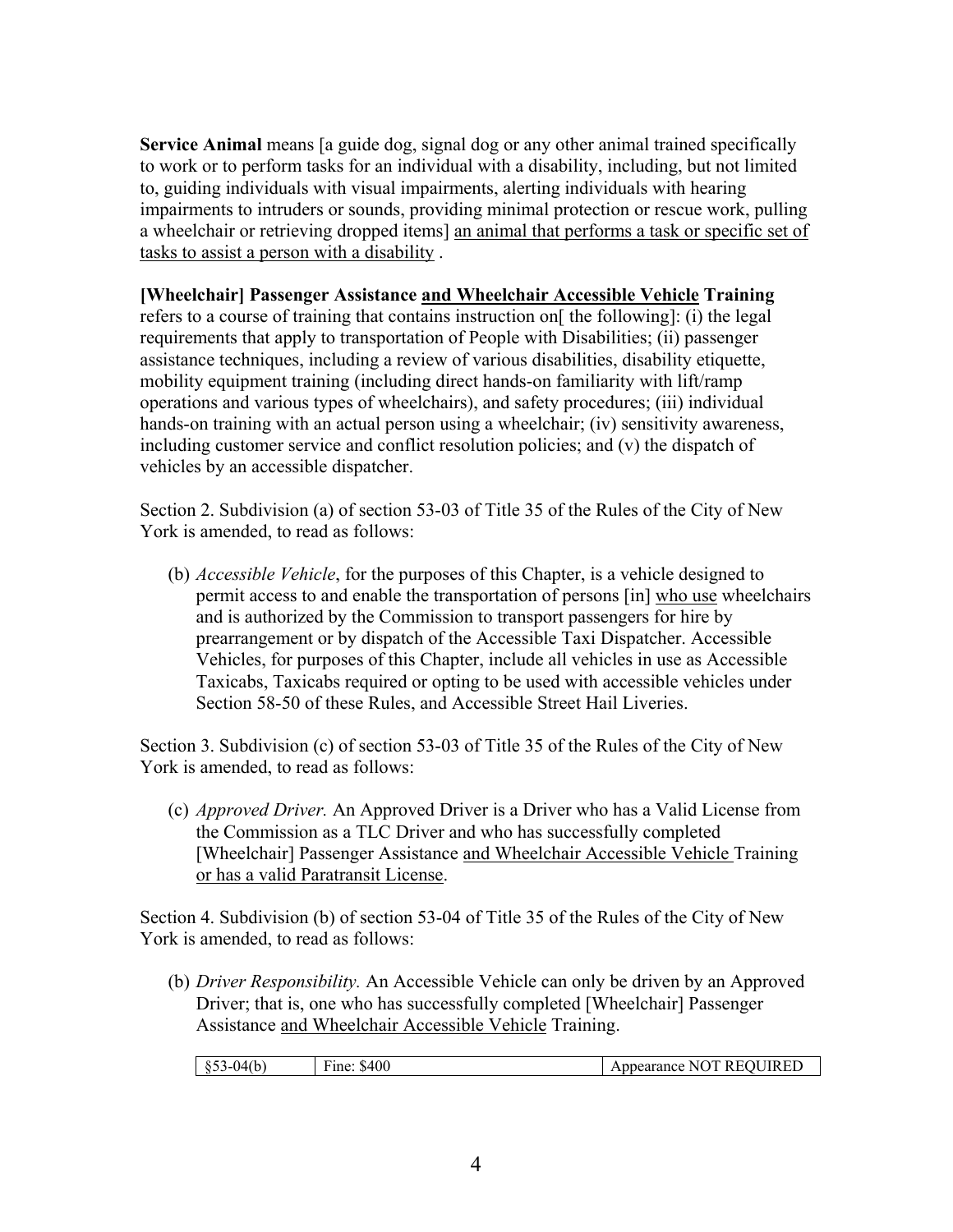Section 5. Subdivision (c) of section 53-04 of Title 35 of the Rules of the City of New York is amended, to read as follows:

(c) *Owner Responsibility.* A Taxicab Owner and a Street Hail Livery Owner may not allow Drivers who are not Approved Drivers and have not successfully completed [Wheelchair] Passenger Assistance and Wheelchair Accessible Vehicle Training, to operate the Owner's Accessible Taxicab or Street Hail Livery.

| $^{\circ}$ $^{\circ}$<br>\$400<br>، 41، 3-<br>rine <sup>.</sup><br>. v.,<br>ັ | I IIR EF<br>REC<br>эL<br>NC.<br>Appearance<br>.<br>. |
|-------------------------------------------------------------------------------|------------------------------------------------------|
|-------------------------------------------------------------------------------|------------------------------------------------------|

Section 6. Subdivision (d) of section 53-04 of Title 35 of the Rules of the City of New York is amended, to read as follows:

(d) *Agent Responsibility.* An Agent or a base may not allow Drivers who are not Approved Drivers and have not successfully completed [Wheelchair] Passenger Assistance and Wheelchair Accessible Vehicle Training[,] to operate an Accessible Vehicle.

| 14 C<br>u<br>ະ - - | \$400<br>r ine | <b>HREE</b><br>)I<br>، تا د<br>poearance<br>$\mathbf{N}$<br>КL. |
|--------------------|----------------|-----------------------------------------------------------------|
|                    |                |                                                                 |

Section 7. Subdivision (a) of section 53-09 of Title 35 of the Rules of the City of New York is amended, to read as follows:

(a) *Fare Amount.* The fare for transporting [Passengers with mobility impairments] passengers with disabilities following a dispatch will be the same as the current Taxicab and Street Hail Livery fares set by the Commission.

Section 8. Paragraph (1) of subdivision (b) of section 53-09 of Title 35 of the Rules of the City of New York is amended, to read as follows:

(1) An Approved Driver of an Accessible Vehicle must not charge a fare to a [mobility-impaired Passenger] passenger with a disability higher than that indicated on the Taximeter.

Section 9.The title and subdivisions (a) through (d) of section 53-10 of Title 35 of the Rules of the City of New York are amended, to read as follows:

§53-10 Driver Duties Regarding Passengers [in] Who Use Wheelchairs and Passengers with Other [Mobility Impairments] Disabilities.

- (a) *Assisting the Passenger.* An Approved Driver
	- (1) Must assist a [Wheelchair using Passenger and a Passenger with other mobility impairments] passenger who uses a wheelchair or a passenger with other disabilities when: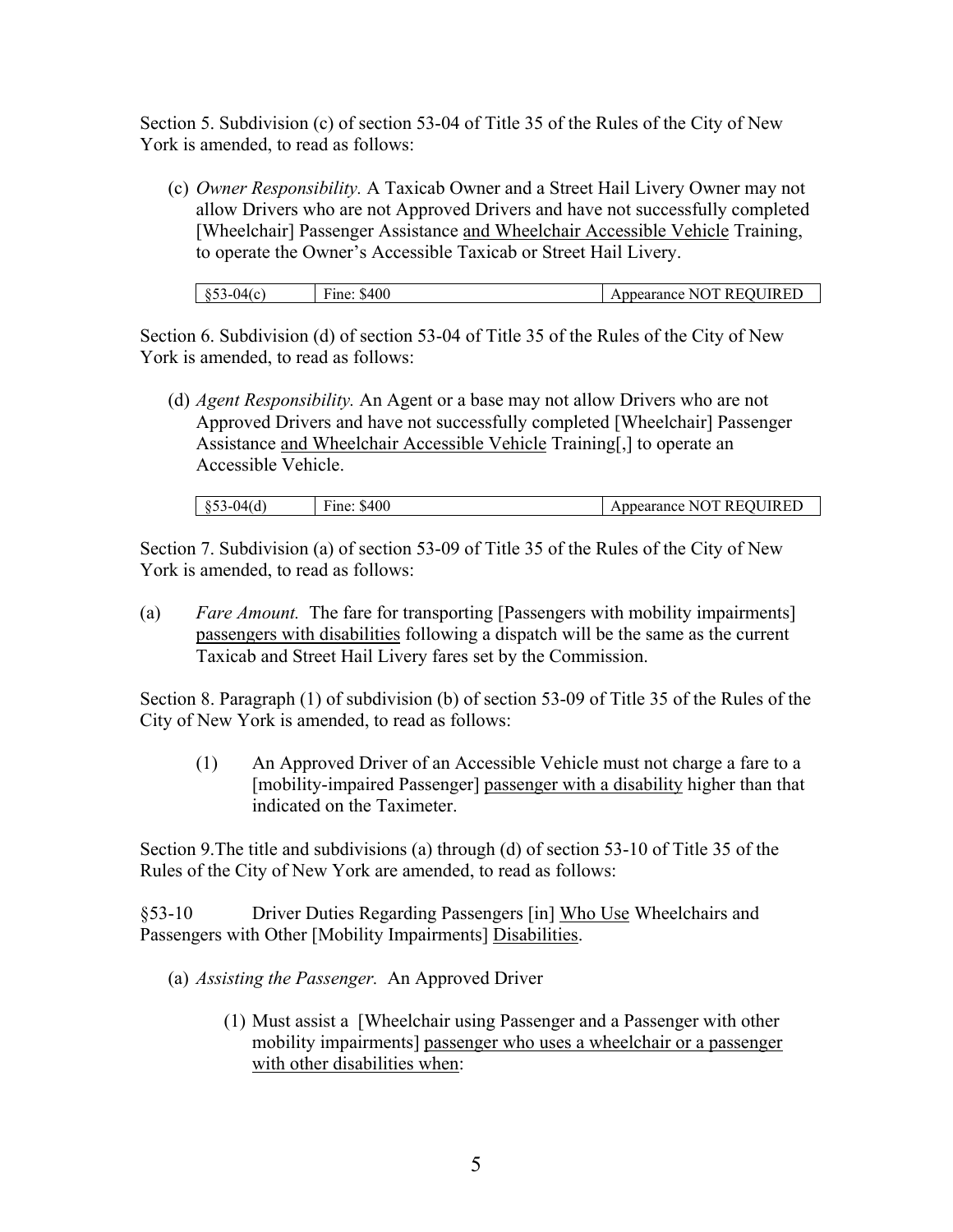- (i) [Upon entry,] Entering the vehicle from the sidewalk [to the vehicle]; and
- (ii) [Upon exiting,] Exiting from the vehicle to the curbside.
- (2) Must secure a [Wheelchair using Passenger] passenger with a disability and [the Wheelchair] their mobility device within the Vehicle.

| ∼-<br>ັ້ | \$200<br>ine: | . .<br>nearance "<br>Required<br>NG. |
|----------|---------------|--------------------------------------|

(b) *Packages*. An Approved Driver must place [a mobility impaired Passenger's] the packages and parcels of a passenger with a disability in the Vehicle and secure them and must retrieve them for the Passenger at the end of the trip.

| 0(b)<br>e 50 | \$50     | NOT .                           |
|--------------|----------|---------------------------------|
| 995<br>∼-    | $r$ ine: | Appearance b<br><b>Required</b> |

(c) *Service Animal(s) and Companions.* An Approved Driver must accept and provide transportation in the Accessible Taxicab for [a mobility impaired Passenger's] the Service Animal(s) of a passenger with a disability and for as many companions as can be legally seated in the vehicle.

| $\frac{1}{2}$ \$53-10(c) | Fine: Mandatory Penalties as set   Appearance NOT Required |  |
|--------------------------|------------------------------------------------------------|--|
|                          | forth in $\S 80-02(e)$ of these Rules.                     |  |

(d) *Waiting for the Passenger's with a* [*mobility impairment*] *disability*. An Approved Driver who has accepted a dispatch must wait for the Passenger with a [mobility impairment] disability to appear curbside at the pick up point for at least ten minutes after the time of arrival reported by the Driver for on-demand trips, and at least ten minutes after the scheduled pickup time indicated by the Dispatcher for advance reservation trips.

Section 10. Subdivision (d) of section 56-02 of Title 35 of the Rules of the City of New York is amended, to read as follows:

(d) *Mandatory Penalties.* If a Licensee has violated a Rule listed below, or any combination of these Rules, the Taxi and Limousine Tribunal at OATH or, if applicable, the Chairperson will enforce the following mandatory penalties and fines: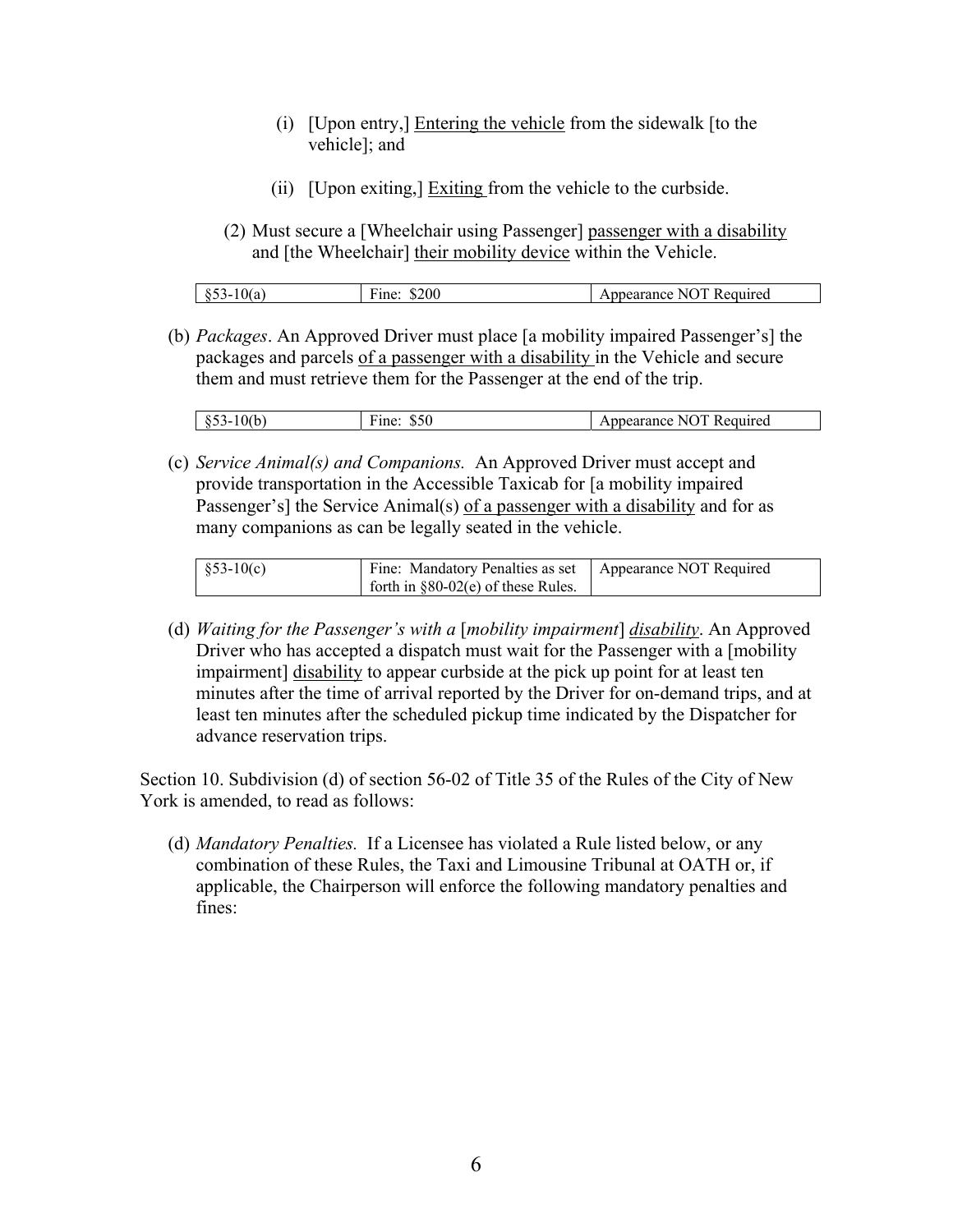| <b>VIOLATION Description</b>                       | Rule           |                                    |
|----------------------------------------------------|----------------|------------------------------------|
| 1. Proper licensing                                | $§56-11(a)$    | First Violation: \$100 - \$350     |
| 2. only Licensees can operate Paratransit Vehicles | $§56-11(d)(1)$ |                                    |
| 3. refusal to serve                                | $§56-20(a)$    | Second Violation within 24 months: |
| 4. refusal to transport equipment for [disabled]   | $§56-15(k)(1)$ | $$350 - $500$                      |
| passengers with disabilities                       |                |                                    |
| overcharge additional fare to<br>5. attempt to     | $§56-15(g)(1)$ | Third Violation within 24 months:  |
| passengers                                         |                | Revocation of relevant License for |
| 6. can conduct prearranged service only            | $§56-19(a)$    | Driver, base owner, or owner found |
|                                                    |                | in violation                       |

Section 11. Subdivision (h) of section 56-03 of Title 35 of the Rules of the City of New York is amended, to read as follows:

(h) *Service Animal.* A service animal is [a guide dog, signal dog or any other animal trained specifically to work or to perform tasks for an individual with a disability, including, but not limited to, guiding individuals with visual impairments, alerting individuals with hearing impairments to intruders or sounds, providing minimal protection or rescue work, pulling a wheelchair or retrieving dropped items] an animal that performs a task or a specific set of tasks to assist a person with a disability .

Section 12. Paragraph (3) of subdivision (b) of section 56-20 of Title 35 of the Rules of the City of New York is amended, to read as follows:

(3) The passenger is intoxicated or disorderly. (A Driver will not, however, refuse to provide service solely because [a] of behavior caused by a person's disability [results in annoying, offensive, or inconvenient behavior].)

Section 13. Subdivisions (i) and (j) of section 57-03 of Title 35 of the Rules of the City of New York are amended, to read as follows:

- (i) *Person with a Disability* is an individual with a physical or mental [impairment or incapacity] disability, including a person who uses a wheelchair, crutches, threewheeled motorized scooter, other mobility aid, or has a Service Animal, but who can transfer from such a mobility aid to a Taxicab, For-Hire Vehicle or Commuter Van with or without reasonable assistance.
- (j) *Service Animal.* [A guide dog, signal dog or any other animal trained specifically to work or to perform tasks for a Person with a Disability, including, but not limited to, guiding individuals with visual impairments, alerting individuals with hearing impairments to intruders or sounds, providing minimal protection or rescue work, pulling a wheelchair or retrieving dropped items] An animal that performs a task or a specific set of tasks to assist a person with a disability.

Section 14. Paragraph (4) of subdivision (b) and the title of subdivision (c) of section 57- 20 of Title 35 of the Rules of the City of New York are amended, to read as follows: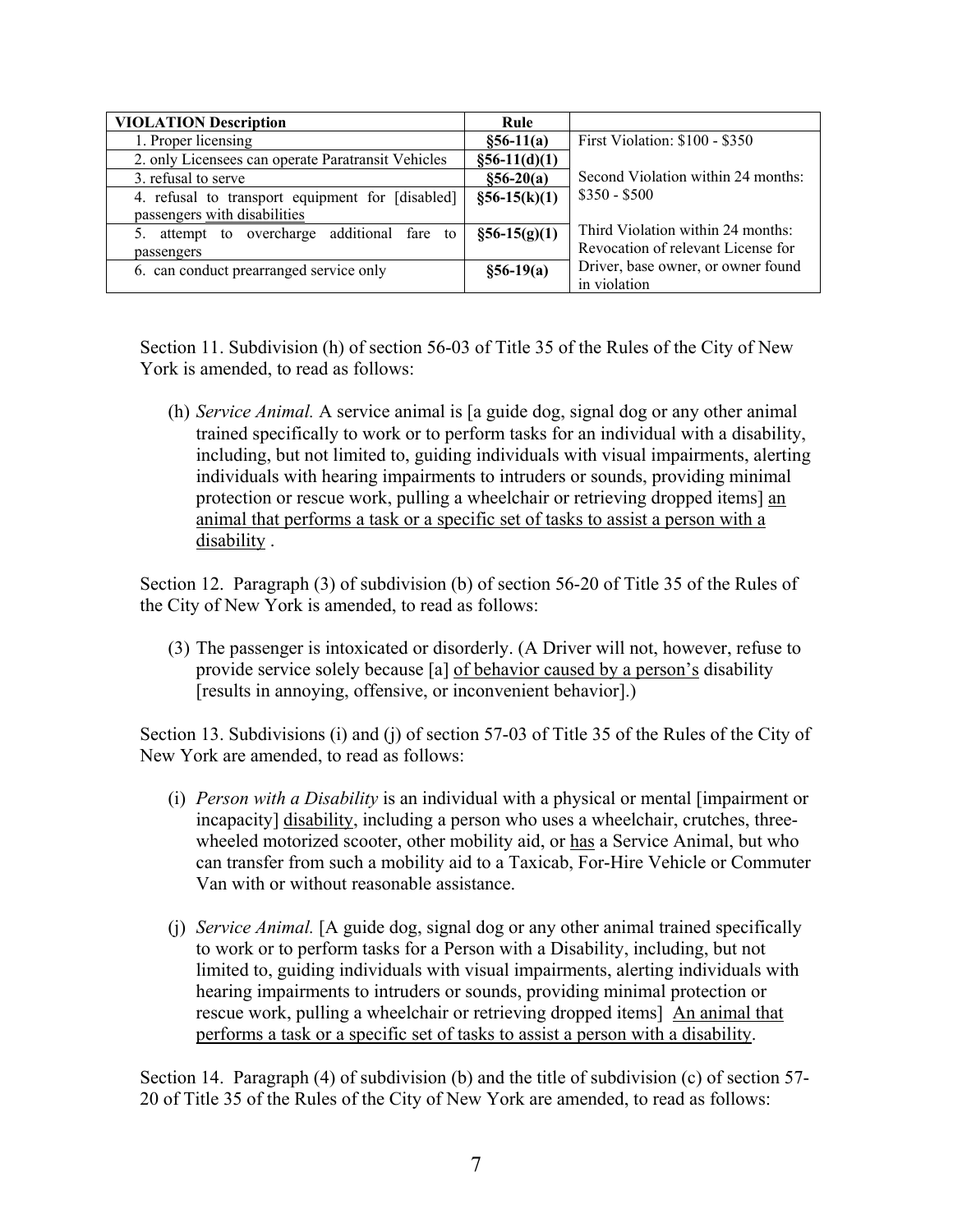(4) The passenger is intoxicated or disorderly. (A Driver must not, however, refuse to provide service solely because [a] of behavior caused by a person's disability [results in annoying, offensive, or inconvenient behavior].)

(c) *Attendants for* [*Disabled*] *Passengers with Disabilities.*

Section 15. Subdivisions (e) and (f) of section 58-15 of Title 35 of the Rules of the City of New York are amended, to read as follows:

- (e) *Threats, Harassment, Abuse.* While performing the duties and responsibilities of a Licensee, an Owner must not threaten, harass or abuse any person or Service Animal.
- (f) *Use or Threat of Physical Force*. While performing the duties and responsibilities of a Licensee, an Owner must not use any physical force against any person or Service Animal.

Section 16. Subdivision (c) of section 58-20 of Title 35 of the Rules of the City of New York is amended, to read as follows:

- (c) *Passenger Assistance and Wheelchair* [*Passenger*] *Accessible Vehicle Training.*
	- (1) The Accessible Taxicab Owner must ensure that each of the Owner's Accessible Taxicabs is driven only by a Driver who has completed the Passenger Assistance and Wheelchair [Passenger] Accessible Vehicle Training.

Section 17. Subdivision (i) of section 58-50 of Title 35 of the Rules of the City of New York, restricting which medallions can receive grants funded by the Taxicab Improvement Fund, is REPEALED and reserved.

Section 18. Subdivision (e) of section 59A-31 of Title 35 of the Rules of the City of New York is amended, to read as follows:

- (e) *Electronic Dispatching Device.* In addition to the dispatch equipment required by the Vehicle's affiliated Base pursuant to  $\S 59B-15(d)(1)$  of these Rules, a For-Hire Vehicle may be equipped with the following electronic device(s) provided that that the device(s) is mounted in a fixed position and not hand-held and use of the electronic device(s) is limited to either voice or one-touch preprogrammed buttons or keys while the Vehicle is in motion:
	- (1) If the dispatch equipment required by the Vehicle's affiliated Base is capable of accepting dispatches from other Bases [or Dispatch Service Providers], *ONE* electronic device that is used to accept dispatches from a Base [or Dispatch Service Provider].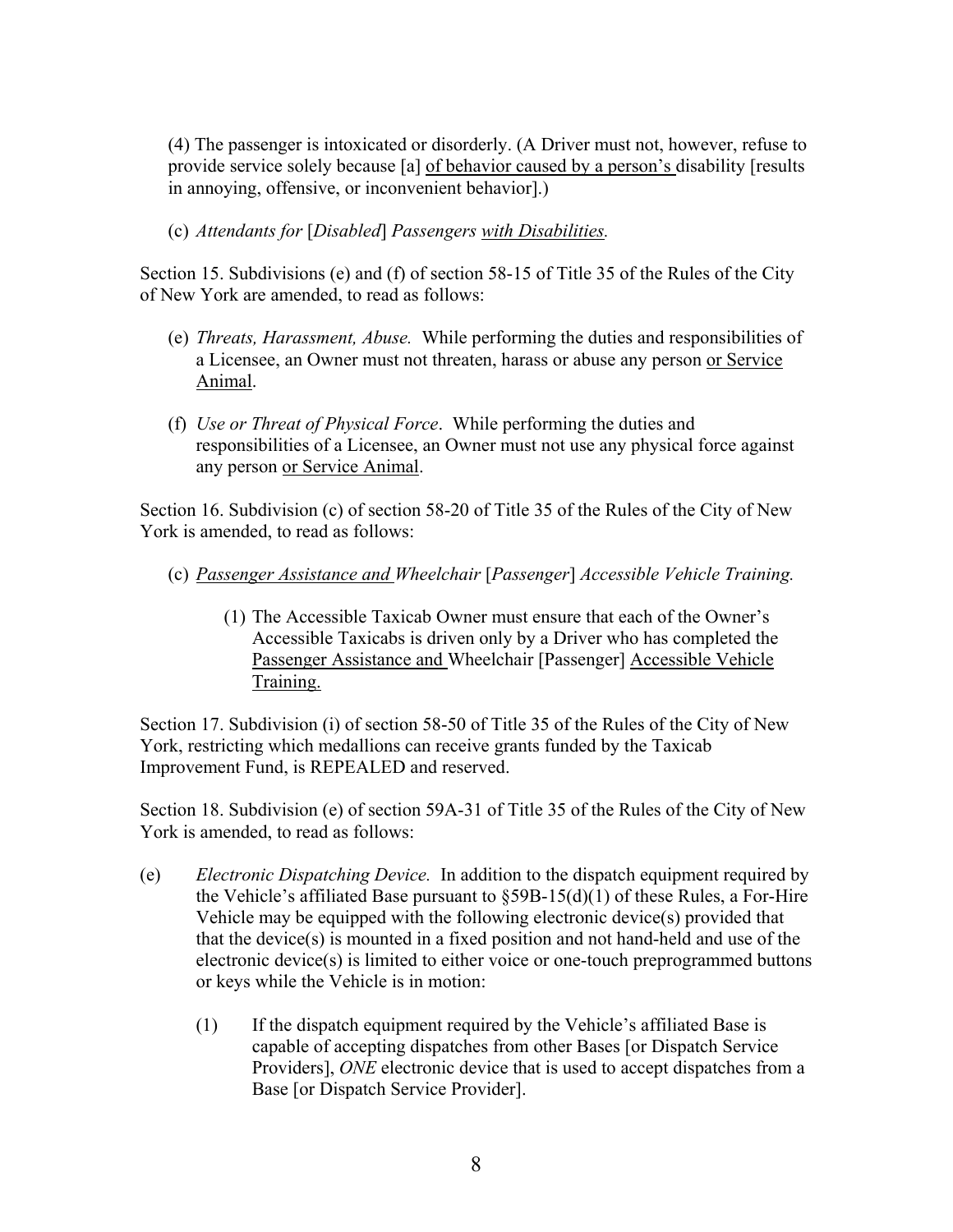(2) If the dispatch equipment required by the Vehicle's affiliated Base is not capable of accepting dispatches from other Bases [or Dispatch Service Providers], *TWO* electronic devices that are used to accept dispatches from a Base [or Dispatch Service Providers].

Section 19. Subparagraph (iii) of paragraph (3) of subdivision (f) of section 59B-18 of Title 35 of the Rules of the City of New York is amended, to read as follows:

> (iii) A Base cannot require payment by a Driver of a summons not written to the Driver except when the Driver and Base are operating under the terms of a franchise agreement filed with the Attorney General of the State of New York .

Section 20. Subparagraph (ii) of paragraph (4) of subdivision (f) of section 59B-18 of Title 35 of the Rules of the City of New York is amended, to read as follows:

> (ii) Drivers must be paid earnings for every trip made by the Driver within one week of the trip's completion except when the Driver and Base are operating under the terms of a franchise agreement filed with the Attorney General of the State of New York .

| $§$ 59B-<br>18(f)(4)(ii) | Fine: \$100 In addition to the penalty payable to the<br>Commission, the Hearing Officer must order the Base to<br>pay restitution to the Driver, equal to the difference | Appearance NOT REQUIRED |
|--------------------------|---------------------------------------------------------------------------------------------------------------------------------------------------------------------------|-------------------------|
|                          | between what the Base paid the Driver and what the<br>Driver actually earned.                                                                                             |                         |

Section 21. Paragraph (1) of subdivision (a) and subdivisions (b) and (c) of section 59B-21 of Title 35 of the Rules of the City of New York is amended, to read as follows:

- (1) A Base Owner must file a Rate Schedule with the Commission, in a form approved by the Chairperson. This Rate Schedule must include any lawful price multipliers or variable pricing policies [, any and all fees associated with E-Dispatching Vehicles,] and the Base's rates for rides dispatched by the Base for Pre-Arranged Trips provided by Street Hail Liveries, if the Base dispatches Street Hail Liveries.
- (b) *Hours of Operation.* A Base Owner must file with the Chairperson the Base's hours of operations [, including the hours Passengers may book the Base's affiliated Vehicles through a Dispatch Service Provider,] and must notify the Chairperson of any change in the hours of operation.

| $A - C$<br>-0R.<br>™OUIRE∟<br>ʻh<br>--------<br>$^{\prime}$ ine:<br>Appearance<br>мı<br>ധാ<br>NV.<br>ட<br>ر ، |
|---------------------------------------------------------------------------------------------------------------|
|---------------------------------------------------------------------------------------------------------------|

(c) *Public Access Information.*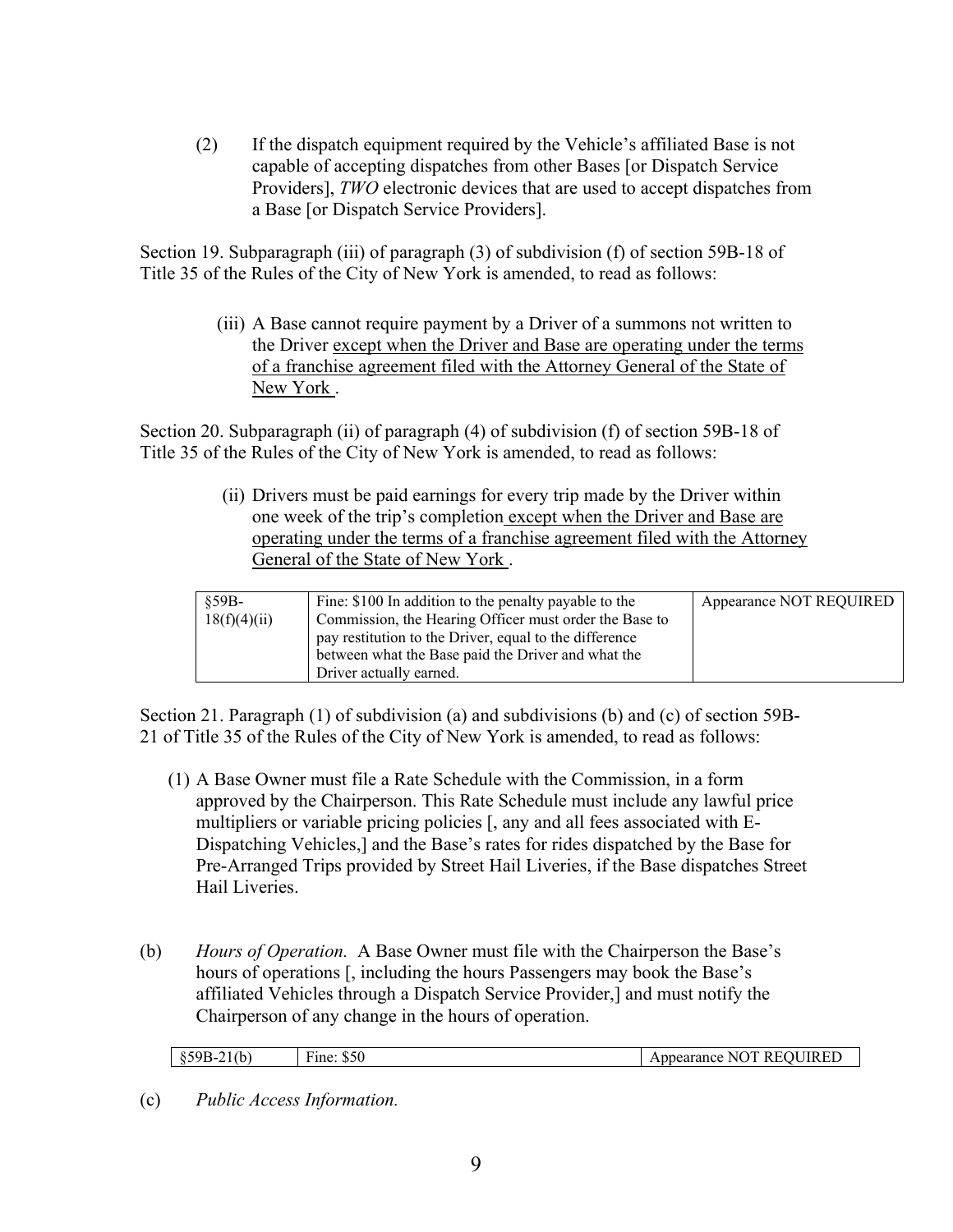- (1) A Base Owner must file with the Chairperson all contact information made available to or offered to the public for purposes of pre-arranging transportation for hire, including but not limited to telephone numbers, smartphone applications, websites, [Dispatch Service Providers,] and email addresses.
- (2) If the contact information made available to or offered to the public for purposes of pre-arranging transportation for hire cannot be used to contact the Base for trip-related customer service, a Base Owner must file with the Chairperson a working customer service telephone number and/or email address.
- (3) These telephone numbers, smartphone applications, websites, email addresses, [Dispatch Service Providers,] and other contact information and methods can be used only with the name of the Base or the Base's trade, business or operating name approved under §59B-20(a) of this Chapter

| :100<br>IR F<br>в.<br>r ine <sup>.</sup><br>earance<br>$\sim$<br>⊸nne∙<br>. н.<br>N.<br>. .<br> |
|-------------------------------------------------------------------------------------------------|
|-------------------------------------------------------------------------------------------------|

Section 22. Subdivision (a) of section 59B-23 of Title 35 of the Rules of the City of New York is amended, to read as follows:

(a) *Rates Must Not Exceed Scheduled Rates.* A Base Owner must not quote or charge a fare [, or allow a Dispatch Service Provider to quote or charge a fare,] that is more than the fare listed in the Rate Schedule filed with the Commission.

| $\S59B-23(a)$ Fine: \$200 for Passenger overcharge, whether from | Appearance NOT  |
|------------------------------------------------------------------|-----------------|
| any quote or from schedule of fares required to be               | <b>REQUIRED</b> |
| filed with the Commission.                                       | [Yes] No        |

Section 23. Subdivision (d) of section 59B-31 of Title 35 of the Rules of the City of New York is amended, to read as follows:

(d) *Electronic Dispatching Device.* A Base Owner must not dispatch a For-Hire Vehicle that is equipped with more than the number of electronic devices used to accept dispatches from a Base [or Dispatch Service Provider] allowed under §59A-31(e) of these Rules.

| . . | .<br>ıne<br>יי<br>ມ∠ບ | $\lceil$ $\lceil$ $\lceil$ $\lceil$ $\lceil$ $\lceil$ $\lceil$ $\lceil$ $\lceil$ $\lceil$ $\lceil$ $\lceil$ $\lceil$ $\lceil$ $\lceil$ $\lceil$ $\lceil$ $\lceil$ $\lceil$ $\lceil$ $\lceil$ $\lceil$ $\lceil$ $\lceil$ $\lceil$ $\lceil$ $\lceil$ $\lceil$ $\lceil$ $\lceil$ $\lceil$ $\lceil$ $\lceil$ $\lceil$ $\lceil$ $\lceil$ $\lceil$<br>'NU<br>к<br>-<br>nne<br>ىس<br>$\overline{\phantom{a}}$ |
|-----|-----------------------|--------------------------------------------------------------------------------------------------------------------------------------------------------------------------------------------------------------------------------------------------------------------------------------------------------------------------------------------------------------------------------------------------------|
|     |                       |                                                                                                                                                                                                                                                                                                                                                                                                        |

Section 24. Section 63-15 of Title 35 of the Rules of the City of New York is amended by adding a new subdivision (c), to read as follows: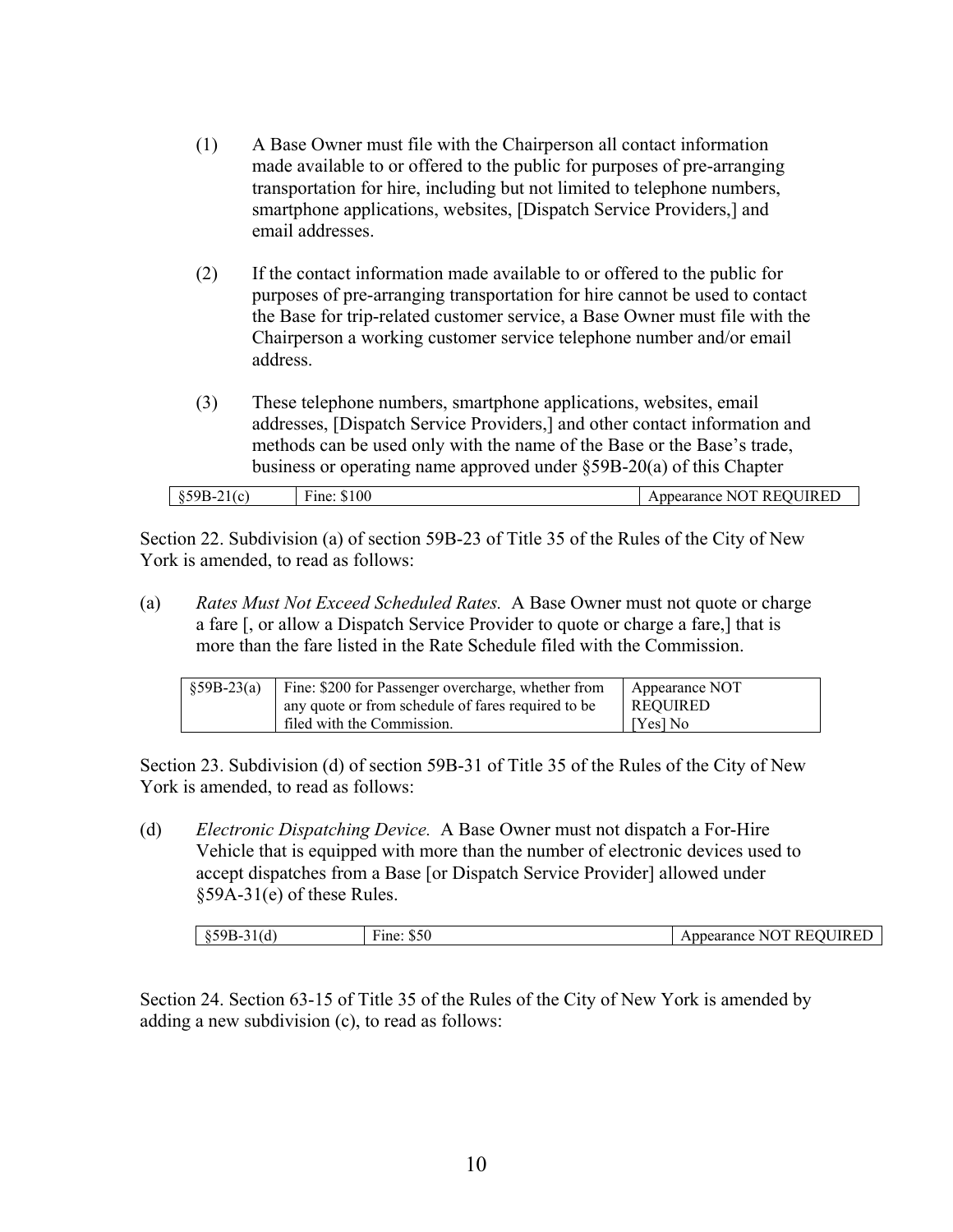(c) The Agent must return the Technology System(s) that the Agent deinstalls to the Technology Service Provider within five (5) business days of de-installation.

| ۵ŕ<br>`-<br>$\mathbf u$<br>ັ<br>. . | \$500<br>≀ine:<br>- - - | $\overline{\phantom{a}}$<br>IREL<br>ance<br>. н-<br><br>~w |
|-------------------------------------|-------------------------|------------------------------------------------------------|
|                                     |                         |                                                            |

Section 25. Section 66-20 of Title 35 of the Rules of the City of New York is amended by adding a new subdivision (h), to read as follows:

> (h) *Maintain Contracts with Medallion and Street-Hail Livery Owners.* A Technology Service Provider Licensee must maintain copies of all active contracts for the use of the Technology System.

| $§66-20(a-h)$ | Penalty: \$500-\$1,000 fine and/or suspension up to | Appearance REQUIRED |
|---------------|-----------------------------------------------------|---------------------|
|               | 60 days or revocation                               |                     |

Section 26. Subparagraph (ii) of paragraph (1) of subdivision (c) of section 66-24 of Title 35 of the Rules of the City of New York is amended, to read as follows:

(ii) the Technology System must instruct the Passenger how to engage [visual] accessibility features for individuals with vision disabilities without requiring the assistance of the Taxicab Driver.

Section 27. Paragraph (3) of subdivision (c) of section 66-24 of Title 35 of the Rules of the City of New York is amended, to read as follows:

- (c) Accessibility. Technology System Provider Licensees must provide the following accommodations for Passengers with [visual] vision disabilities:
	- (i) The credit card reader must be installed in the Passenger compartment in each Taxicab,
	- (ii) Speakers must be installed in the Passenger compartment in each Taxicab. The speakers must provide:
		- (A) audio fare updates on-demand and at the end of the trip to facilitate payment,
		- (B) automatic audio notifications of all tolls and rates,
		- (C) audio instructions enabling a Passenger to successfully complete fare payment, including discretionary tipping, E-Payment, and any other form of payment available in the Taxicab, without requiring the assistance of a Taxicab Driver,
	- (iii) the ability for a Passenger with a vision disability to engage [visual] accessibility features without requiring the assistance of a Taxicab Driver and
	- (iv) a verbal and hardcopy receipt.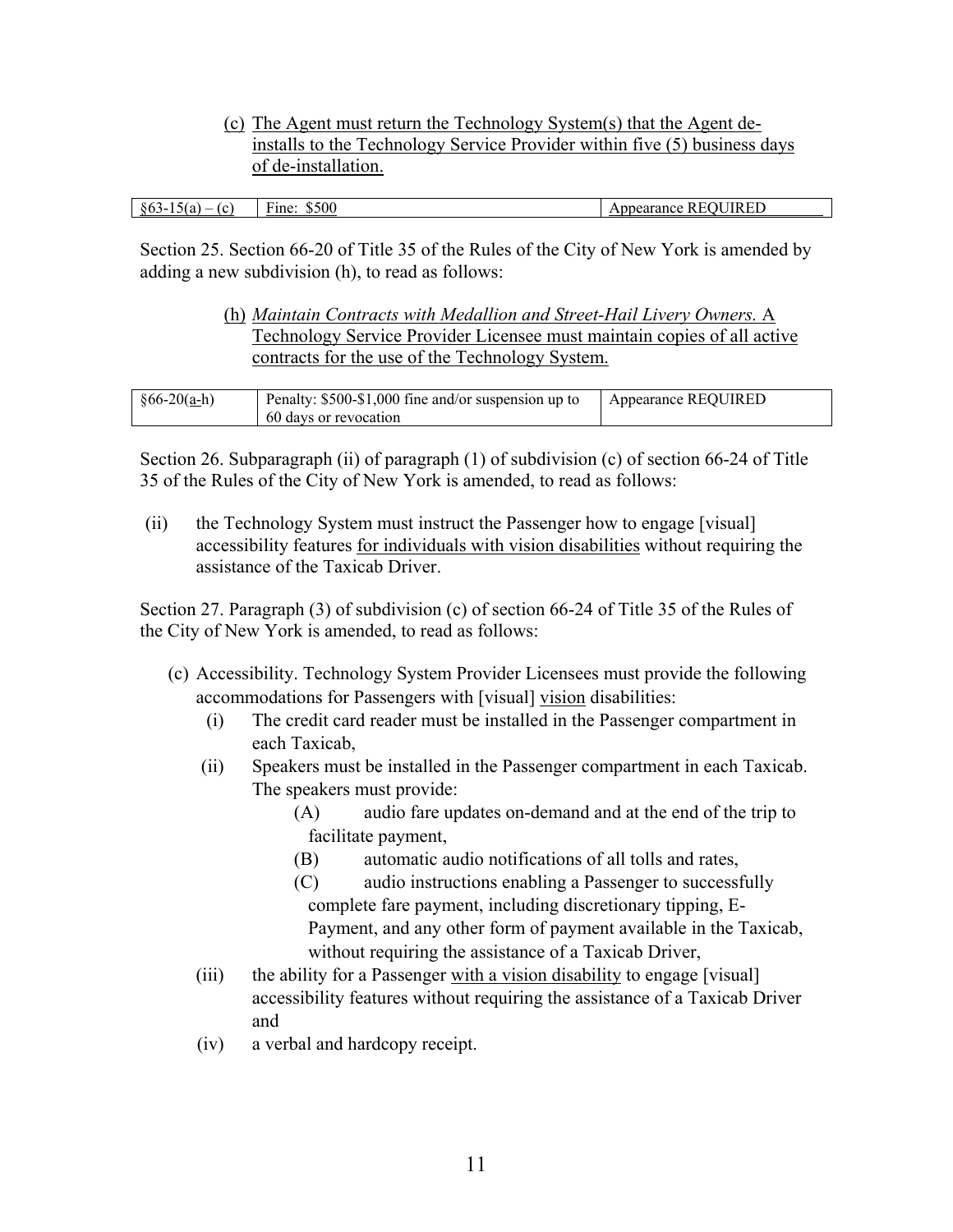Section 28. Item (i) of subparagraph (E) of paragraph (1) of subdivision (e) of section 66- 24 of Title 35 of the Rules of the City of New York is amended, to read as follows:

(i) allowing the E-Hail Provider or the Accessible Taxi Dispatcher to provide the Driver with the passenger's name and phone number and drop-off location, as well as other relevant trip information (*e.g.*, "passenger waiting at south entrance," "passenger [is] uses a wheelchair [bound]," etc.), and

Section 29. Subparagraph (ii) of paragraph (2) of subdivision (c) of section 67-05.2 of Title 35 of the Rules of the City of New York is amended, to read as follows:

(ii) Exception: For an Accessible Taxicab deigned to carry a [Wheelchair] Passenger using a wheelchair in the front right position beside the Driver, the minimum passenger compartment length must be 38 inches.

Section 30. Chapter 77 of Title 35 of the Rules of the City of New York, relating to licensing and rules for Dispatch Service Providers, is REPEALED.

Section 31. Paragraphs (5) through (8) of subdivision (j) of section 80-04 of Title 35 of the Rules of the City of New York are renumbered as paragraphs (7) through (10), paragraphs (1) through (4) and (8) through (10), as renumbered by this section, are amended, and new subdivisions (5) and (6) are added, to read as follows:

(j) *Training.* The Commission requires that Applicants complete the required courses and pass all prescribed tests, both oral and written, as administered by the Commission or at its direction. All training and courses must be completed at a TLC Authorized Driver Education Services Provider except for the Defensive Driving Course.

(1) *Defensive Driving Course.* 

- (i) Applicants for a new TLC Driver License must hold a current certificate of completion that was issued no more than three years prior to the application date for the required hours of instruction in a New York State DMV Approved Defensive Driving Course.
- (ii) Applicants for a renewal TLC Driver License must hold a current certificate of completion that was issued no more than three years prior to the renewal application date for the required hours of instruction in a New York State DMV Approved Defensive Driving Course.
- (2) [*Authorized*] *TLC Driver License Education* [*Training*] *Course*. [After an application for licensure has been accepted by the Commission,] Applicants for a new TLC Driver License must complete the [Authorized]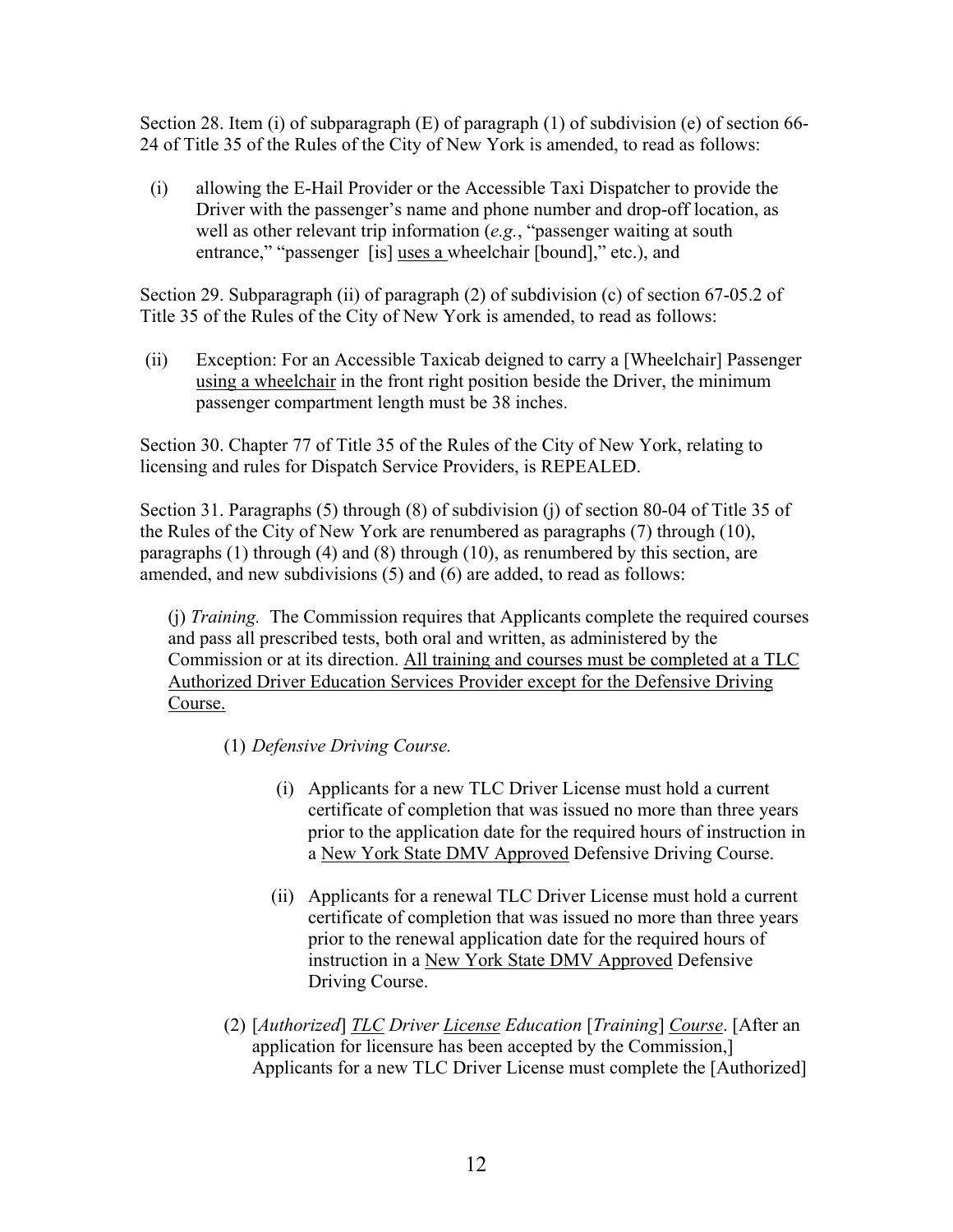TLC Driver License Education [Training] course and pass an examination on course subjects as a condition of licensure.

- (i) Licensees who received [an FHV license] a TLC Driver License on the condition that they complete authorized TLC Driver License Education [Training] Course and pass prescribed tests within 90 days as a condition of continued Licensure must complete the [Authorized] TLC Driver License Education [training] Course before renewing their subsequently converted TLC Driver License.
- (3) [*Authorized*] *TLC License Renewal Course*. Applicants for a renewal TLC Driver License must complete the TLC [Authorized] License Renewal Course within 90 days prior to the renewal application date.
- (4) [*Wheelchair*] *Passenger Assistance and Wheelchair Accessible Vehicle Training*. Applicants for a new TLC Driver [license] License must complete the [Wheelchair] Passenger Assistance and Wheelchair Accessible Vehicle Training as a condition of licensure. Applicants for a renewal TLC Driver License who have never attended and completed [Wheelchair] Passenger Assistance and Wheelchair Accessible Vehicle Training must attend and complete such training in order to renew the TLC Driver License.
- (5) Distracted Driving Portable Electronic Device Course: A driver convicted of the Use of an Electronic Communication Device rule must complete the Distracted Driving Portable Electronic Device Course no later than 60 days after the date of conviction.
- (6) Safe Driving Point Reduction Course: Driver may voluntarily attend and complete the Safe Driving Point Reduction Course to reduce the Driver's Persistent Violator Program points prior to the adjudication of the Persistent Violator summons.

\*\*\*

- [6] (8) *Military Exemption.* Any Applicant for a License who previously held a Valid TLC Driver License, a Taxicab Driver License or a For-Hire Driver License will not be required to take the TLC [Authorized] Driver License Education [Training] Course, provided that the Applicant meets the following conditions:
	- (i) The Applicant's previous Driver License expired solely because the Applicant was not available to renew his or her License because he or she was engaged in active military service.
	- (ii) The Applicant's military service began before the expiration date of his or her prior License.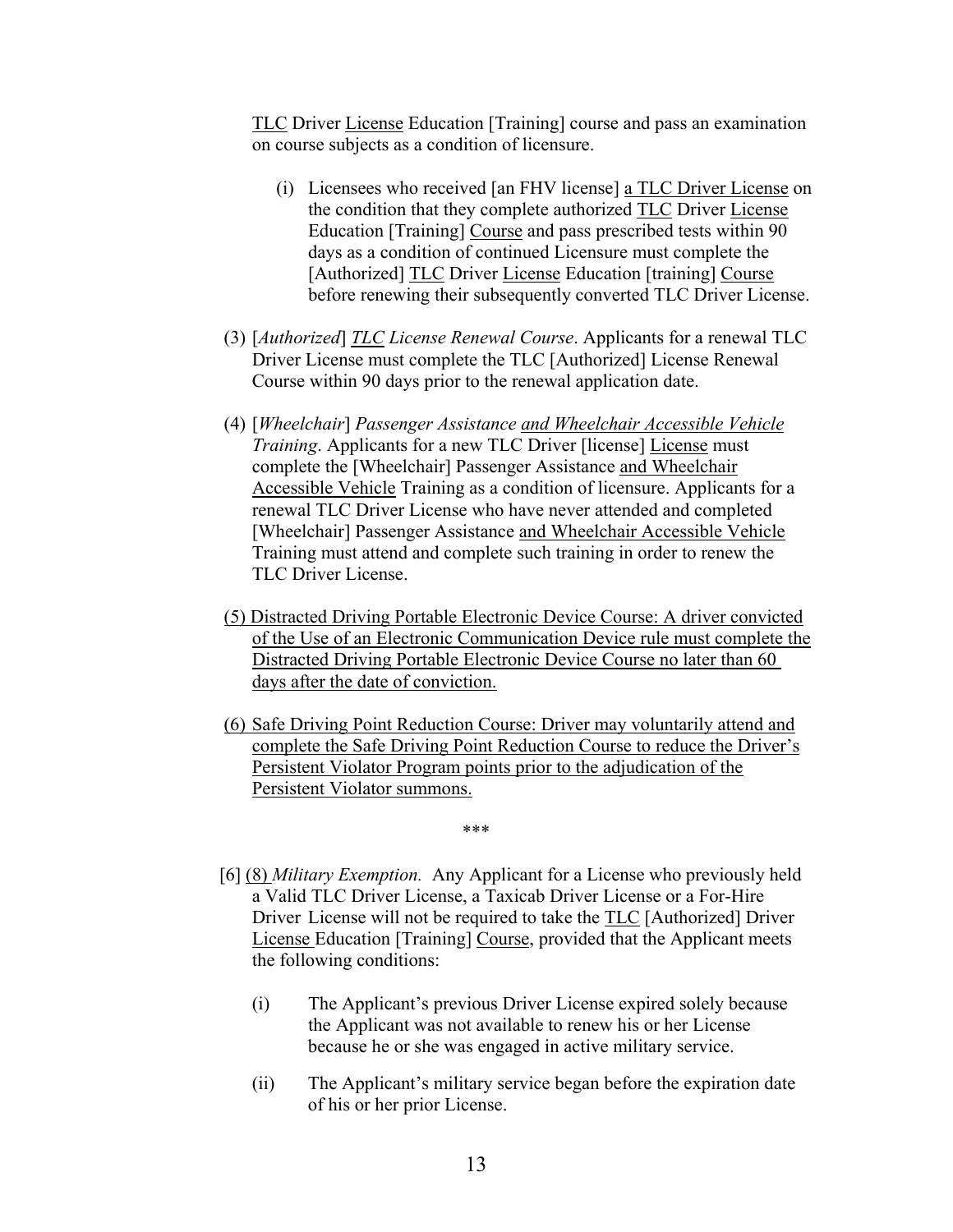- (iii) The Applicant filed an application within 90 days of completing active military service, and in no event later than three years following expiration of the prior License.
- (iv) The Applicant provided proof of the dates of active military service.
- (v) The Applicant meets all other requirements for obtaining a new License.
- [7] (9) *Exemption for New York City Police Officers.* Any Applicant for a License who is a New York City Police Officer will not be required to take the TLC [Authorized] Driver License Education [Training] Course, provided that the Applicant meets the following conditions:
	- (vi) Applicant must present a letter from his or her commanding officer approving the application.
	- (vii) Applicant must pass an examination authorized by the Commission.
	- (viii) Applicant must meet all other requirements for obtaining a new License.

[8] (10) *Life Experience Exemption*. Any Applicant for a License will not be required to take the TLC [Authorized] Driver License Education [Training] Course, provided:

> (i) The Applicant previously held a Taxicab Driver License, For-Hire Driver License or TLC Driver License.

(ii) No prior Taxicab Driver License, For-Hire Driver License or TLC Driver License was revoked or expired while license revocation charges were pending or was surrendered while license revocation charges were pending.

(iii) For Applicants applying fewer than two years after the expiration date of the prior Taxicab Driver License, For-Hire Driver License or TLC Driver License, the Applicant held a Taxicab Driver License, For-Hire Driver License or TLC Driver License for a total of at least 10 years.

(iv) For Applicants applying more than two years but less than five years after the expiration date of the prior Taxicab Driver License, For-Hire Driver License or TLC Driver License, the Applicant held a Taxicab Driver License, For-Hire Driver License or TLC Driver License for a total of at least 15 years.

(v) The Applicant meets all other requirements for obtaining a new TLC Driver License.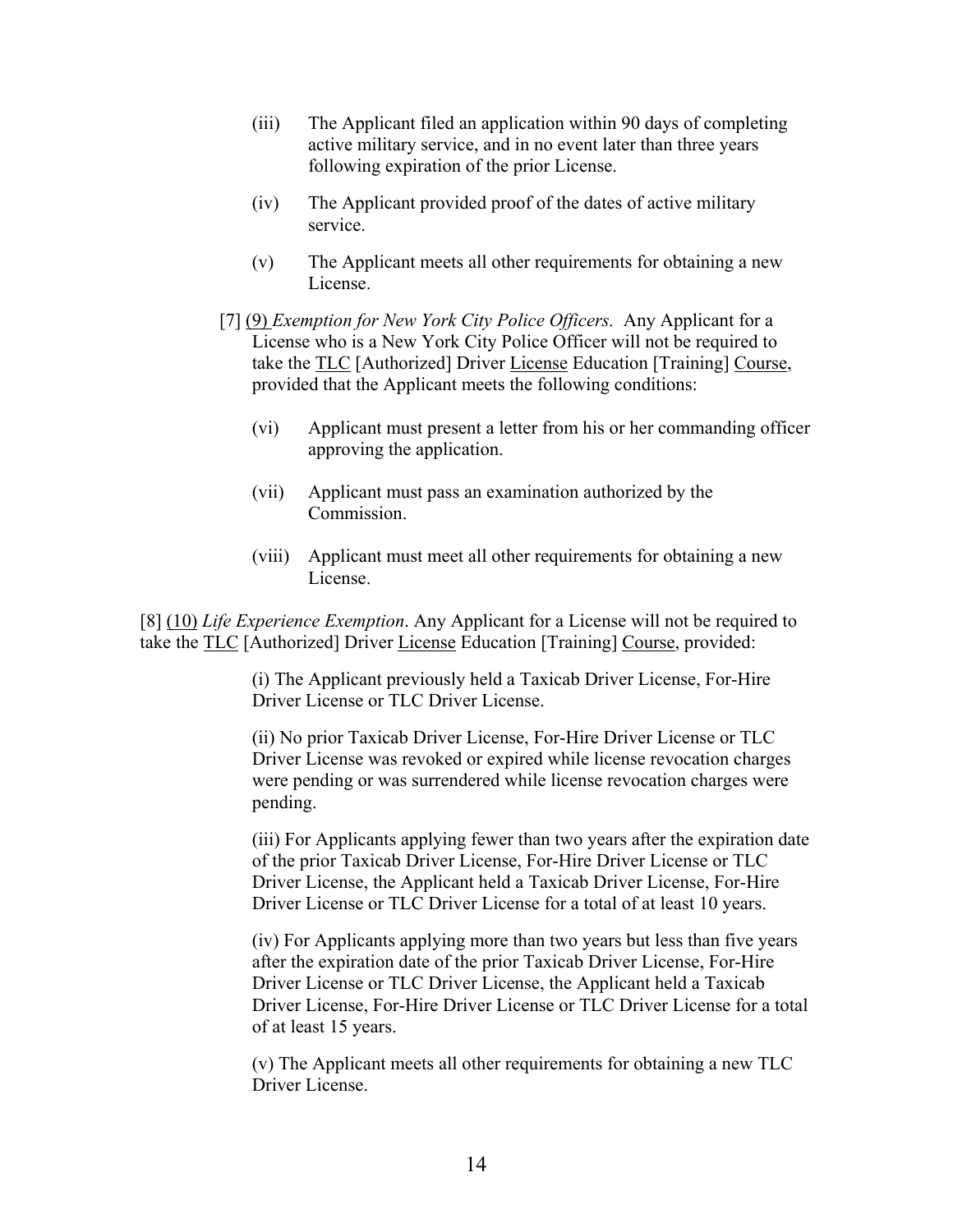(vi) The Applicant had no outstanding fines when the Applicant's prior Taxicab Driver License, For-Hire Driver License or TLC Driver License expired unless such fines have been paid at the time of application.

Section 32. Subdivision (k) of section 80-04 of Title 35 of the Rules of the City of New York is amended, to read as follows:

(k) [*Training*] *Authorized Driver Education Services Providers*. Providers of training and courses required by this Chapter must be approved by the Commission, must administer the curriculum required by the Commission, and must [have received Commission approval of all fees charged in relation to such training and courses] comply with all requirements set forth by the Commission.

Section 33. Paragraphs (1) and (2) of subdivision (g) of section 80-14 of Title 35 of the Rules of the City of New York are amended, to read as follows:

(1) A Driver must not Use an Electronic Communication Device while operating a Vehicle. A Driver can Use an Electronic Communication Device only while the Vehicle is lawfully standing or parked.

| $§80-14(g)(1)$ | Fine: \$250 if plead guilty before a hearing; \$350 if<br>found guilty following a hearing, and suspension.<br>The suspension is deferred for 60 days; if the<br>Driver completes a Distracted Driving Portable<br>Electronic Device Course within the 60-day period | Appearance NOT REQUIRED |
|----------------|----------------------------------------------------------------------------------------------------------------------------------------------------------------------------------------------------------------------------------------------------------------------|-------------------------|
|                | then the Driver will not be suspended.<br>Points: 3 for the first offense and for the second<br>offense in any 15-month period;<br>4 for the third offense in any 15-month period.                                                                                   |                         |

(2) In addition to the penalties provided above for any violation of this Rule, a Driver convicted of a violation of this Rule must complete a Distracted Driving Portable Electronic Device Course no later than 60 days after the date of conviction. The license of a Driver who does not complete the Distracted Driving Portable Electronic Device Course within the 60 day period will be suspended until compliance. The Driver must provide proof that the course was completed. In instances where the Chairperson has not received proof of completion of a Distracted Driving Portable Electronic Device Course from a TLC Distracted Driving Portable Electronic Device Course provider, the Chairperson will provide notice to the Driver prior to suspension that the Driver has a specified time of no less than 10 days from the date of the notice to provide proof of completion of a Distracted Driving Portable Electronic Device Course to the Chairperson by mail.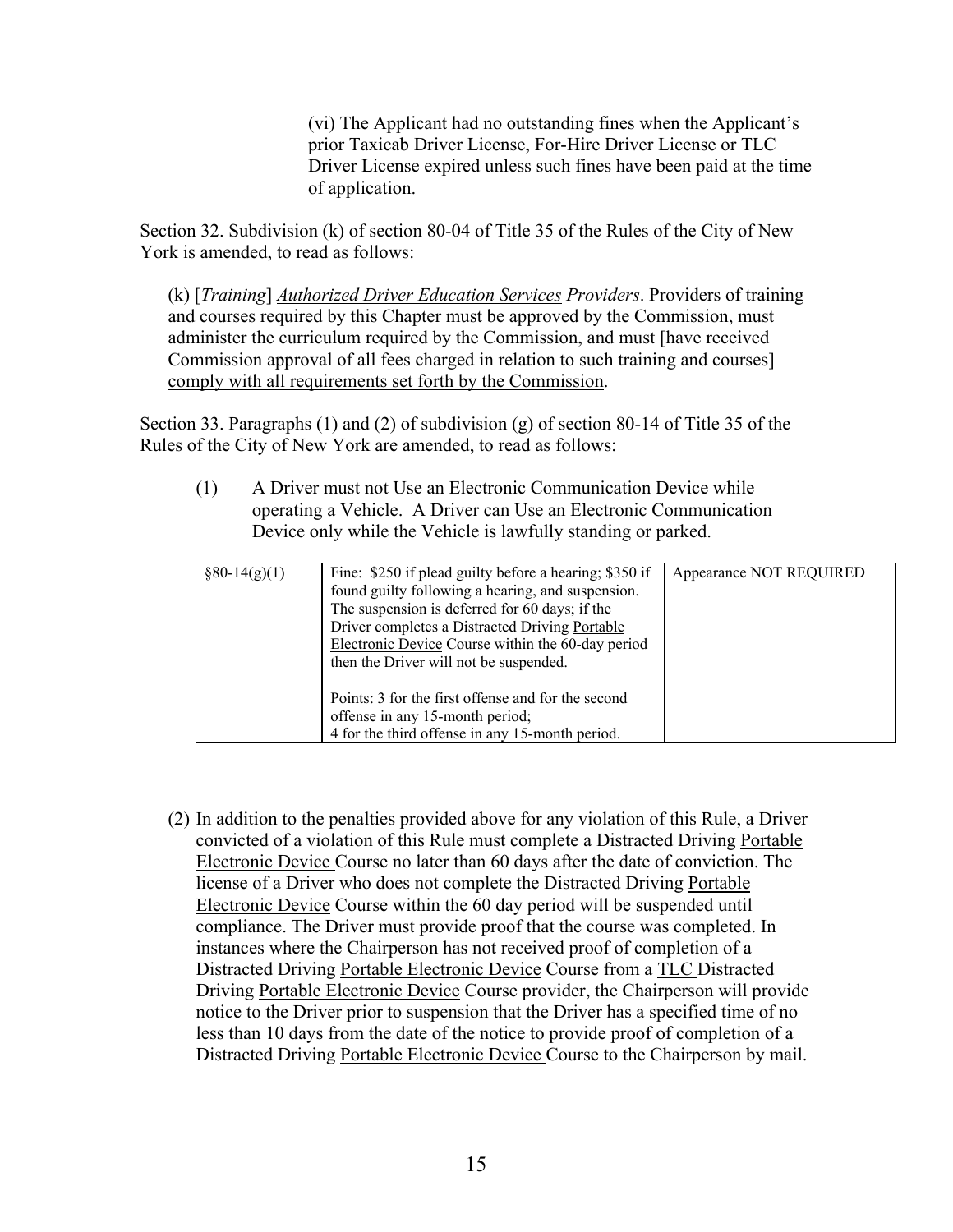Section 34. Subdivision (c) of section 80-19 of Title 35 of the Rules of the City of New York is amended, to read as follows:

- (c) *Limits on Driver Solicitation of Passengers in For-Hire Vehicles.*
	- (1) A Driver of a For-Hire Vehicle must not solicit or pick up Passengers other than by prearrangement through a licensed Base of the class that can dispatch the Driver's For-Hire Vehicle or [Dispatch Service Provider].

| $\frac{880-19(c)(1)}{c}$ | Fine: First Violation: [\$500] \$200-\$350<br>Second Violation in 24 months: [\$1500] \$350 - | Appearance [NOT] REQUIRED |
|--------------------------|-----------------------------------------------------------------------------------------------|---------------------------|
|                          | \$500, and up to 30 days' suspension<br>Third Violation in 36 months: Revocation              |                           |

(2) *Hail Exclusionary Zone.* If a Driver solicits or picks up Passengers in Manhattan south of East 96th Street and West 110th Street or at the New York City Airports other than by prearrangement through a licensed Base of the class that can dispatch the Driver's For-Hire Vehicle or [Dispatch Service Provider], or by dispatch of an Accessible Vehicle, the Driver will be subject to the below enhanced penalties.

| $\S 80 - 19(c)(2)$ | Fine: First Violation: [\$2,000] \$500        | Appearance NOT REQUIRED |
|--------------------|-----------------------------------------------|-------------------------|
|                    | Second Violation in 24 months: [\$4000] \$750 |                         |
|                    | Third Violation in 120 months: [\$10,000 and] |                         |
|                    | Revocation                                    |                         |

(3) *No Requiring Ride-Sharing*. A Driver of a For-Hire Vehicle must not require that any prospective Passenger share a ride with another prospective Passenger.

| $\overline{\phantom{a}}$<br>ີ II -<br>. .<br>v | $-$<br>100<br>$1 - 2 - 3 - 1$<br>. ше- | $\sim$ $\sim$<br>$\cdot$ $\cdot$<br>-<br>$\blacksquare$<br>чка<br>r.<br>. |
|------------------------------------------------|----------------------------------------|---------------------------------------------------------------------------|

Section 35. Paragraph (2) of subdivision (a) of section 80-20 of Title 35 of the Rules of the City of New York is amended, to read as follows:

(2) *Attendant for Passengers with a Disability.* A Driver must not require a person with a disability to be accompanied by an attendant. However, if a person with a disability is accompanied by an attendant, the Driver must not impose or attempt to impose any additional charge for transporting the attendant. A Driver must not refuse to transport any Person with a Disability or any [guide dog] service animal accompanying such person.

Section 36. Paragraph (9) of subdivision (b) of section 80-20 of Title 35 of the Rules of the City of New York is amended, to read as follows: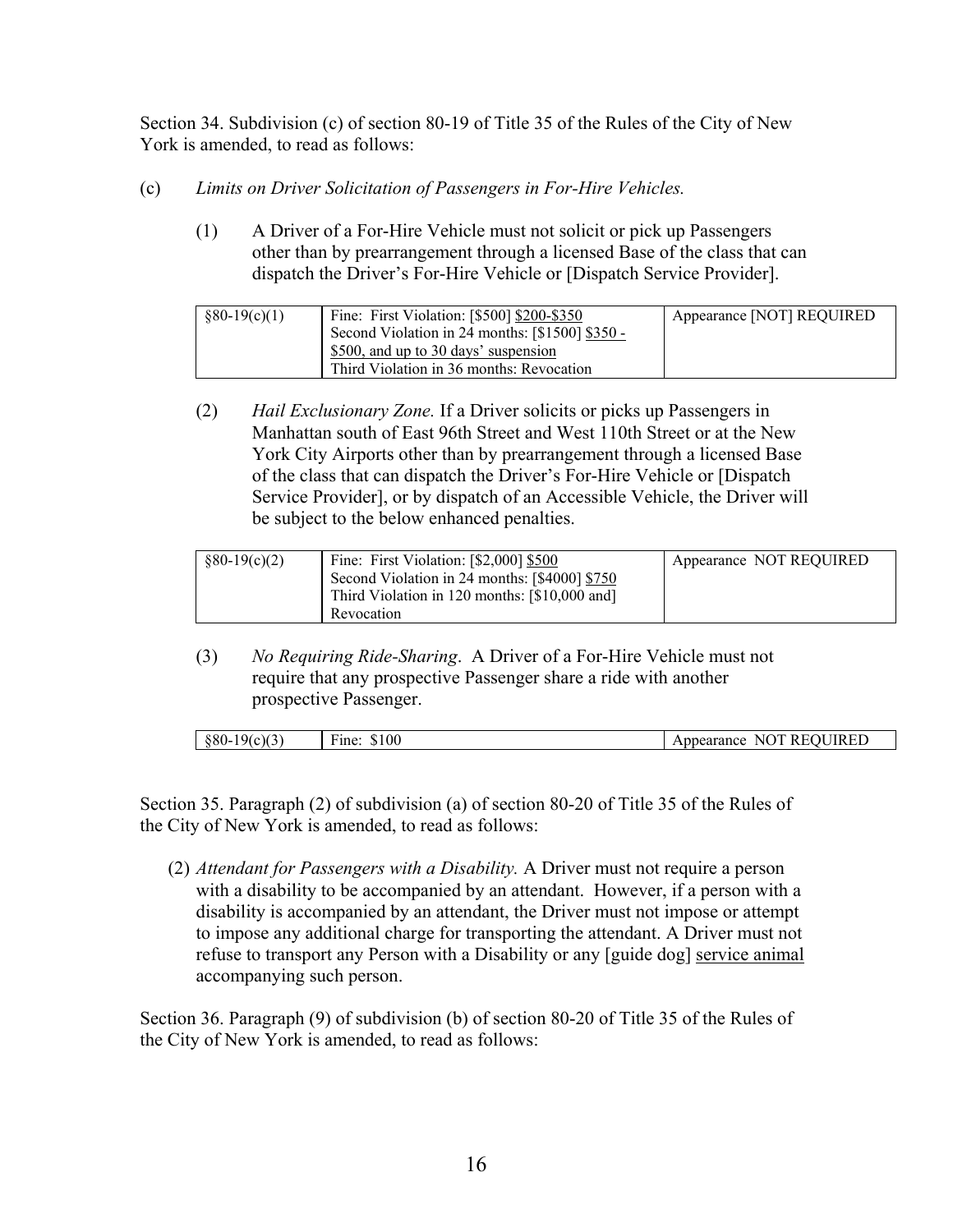(9) The Passenger is disorderly or intoxicated. (CAUTION: Drivers must not refuse to provide service solely because [a disability results in annoying, offensive, or in inconvenient behavior] of behavior caused by a person's disability).

Section 37. Paragraph (2) of subdivision (g) of section 80-22 of Title 35 of the Rules of the City of New York is amended, to read as follows:

(2) one electronic device that is used to accept E-Hails from a licensed E-Hail Application and/or dispatches from a Base [or Dispatch Service Provider], provided that the device is mounted in a fixed position and not hand-held and use of the electronic device is limited to either voice or one-touch preprogrammed buttons or keys while the Vehicle is in motion.

Section 38. Subdivision (h) of section 80-22 of Title 35 of the Rules of the City of New York is amended, to read as follows:

- (h) *Use of Electronic Devices in For-Hire Vehicles.* In addition to the dispatch equipment required by a Driver's Base, a For-Hire Vehicle Driver is permitted to use the following electronic device(s) provided that the device(s) is mounted in a fixed position and not hand-held and use of the electronic device(s) is limited to either voice or one-touch preprogrammed buttons or keys while the Vehicle is in motion:
	- (1) If the dispatch equipment required by a Driver's Base is capable of accepting dispatches from other Bases [or Dispatch Service Providers], *ONE* electronic device that is used to accept dispatches from a Base [or Dispatch Service Provider].
	- (2) If the dispatch equipment required by a Driver's Base is not capable of accepting dispatches from other Bases [or Dispatch Service Providers], *TWO* electronic devices that are used to accept dispatches from a Base [or Dispatch Service Provider].

| $§80-22(h)$ | Fine: \$100 if plead guilty before a hearing; \$150 if | Appearance NOT REQUIRED |
|-------------|--------------------------------------------------------|-------------------------|
|             | found guilty following a hearing.                      |                         |

Section 39. Subparagraph (i) of paragraph (7) of subdivision (a) of section 80-27 of Title 35 of the Rules of the City of New York is amended, to read as follows:

(i) Before suspending or revoking a Driver's License, the Commission will, for purposes of the Critical Driver's Program, deduct three points from the total points that appear on the Licensee's driving record maintained by the DMV, or equivalent licensing agency of the state which issued such license, of any Licensee who voluntarily attends and satisfactorily completes a New York State DMV Approved Defensive Driving Course. Such point reduction will count only towards points accumulated by the Licensee as a result of the conviction for violations that occurred within 15 months prior to the date of the completion of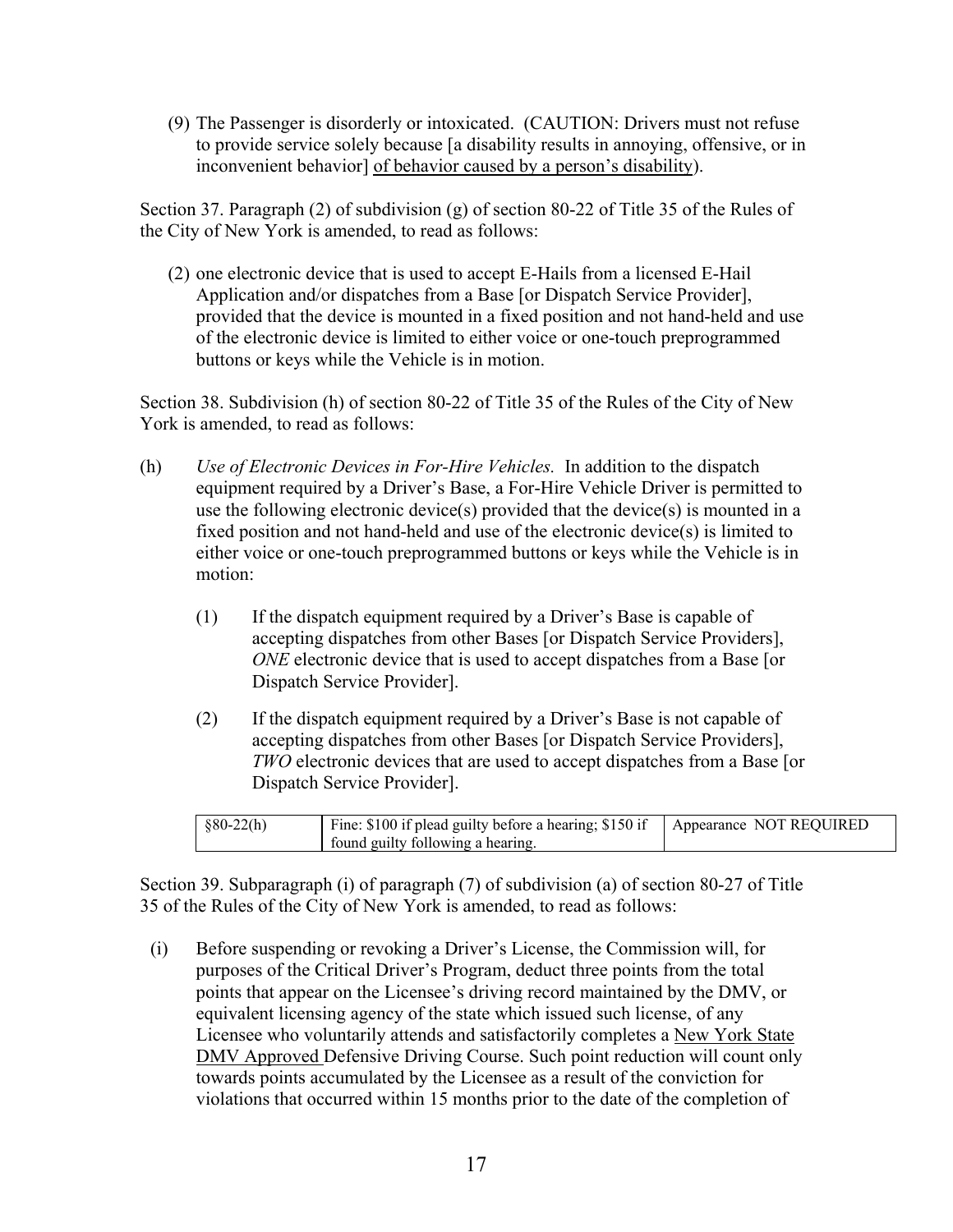the course; counting from the date of conviction. In order for the New York State DMV Approved Defensive Driving Course to reduce the Licensee's Critical Driver Program points, the course must be satisfactorily completed prior to the adjudication of the Critical Driver summons. Completion of the New York State DMV Approved Defensive Driving Course after the adjudication of a Critical Driver Program summons will reduce the Licensee's Critical Driver Program points only after the Licensee completes his or her suspension. If the Licensee's driver's license was issued by a state other than New York, the Licensee must submit a recent driving abstract from the state of licensure.

Section 40. Paragraph (5) of subdivision (b) of section 80-27 of Title 35 of the Rules of the City of New York is amended, to read as follows:

- (5) *Safe Driving Point Reduction* [*for Voluntary*] *Course Completion.* 
	- (i) Before suspending or revoking a Driver's License, the Commission will deduct three points from the total points of any Licensee who voluntarily attends and satisfactorily completes [a] the Safe Driving Point Reduction Course.
	- (ii) In order for the Safe Driving Point Reduction Course to reduce the Driver's Persistent Violator Program points, the course must be satisfactorily completed prior to the adjudication of the Persistent Violator summons. The Driver must furnish the Commission with proof of when the course was taken and that the course was satisfactorily completed.
	- (iii) If the Commission has already suspended or revoked the Driver's License, the point reduction will not change the Commission's decision.
	- (iv) The Commission will not reduce total points more than once in any five year period.
	- (v) If no Safe Driving Point Reduction Course is available when the Driver seeks to enroll, the Driver may take a New York State DMV Approved Defensive Driving Course. After the Driver furnishes the Commission with proof that the course was satisfactorily completed, the TLC will deduct three points from either the number of points accrued under the Critical Driver Program as set forth in subdivision (a) of this section or the Program for Persistent Violators as set forth in subdivision (b) of this section. The Driver will select the program from which the points will be deducted.

Section 41. Subdivision (a) of section 82-20 of Title 35 of the Rules of the City of New York is amended, to read as follows: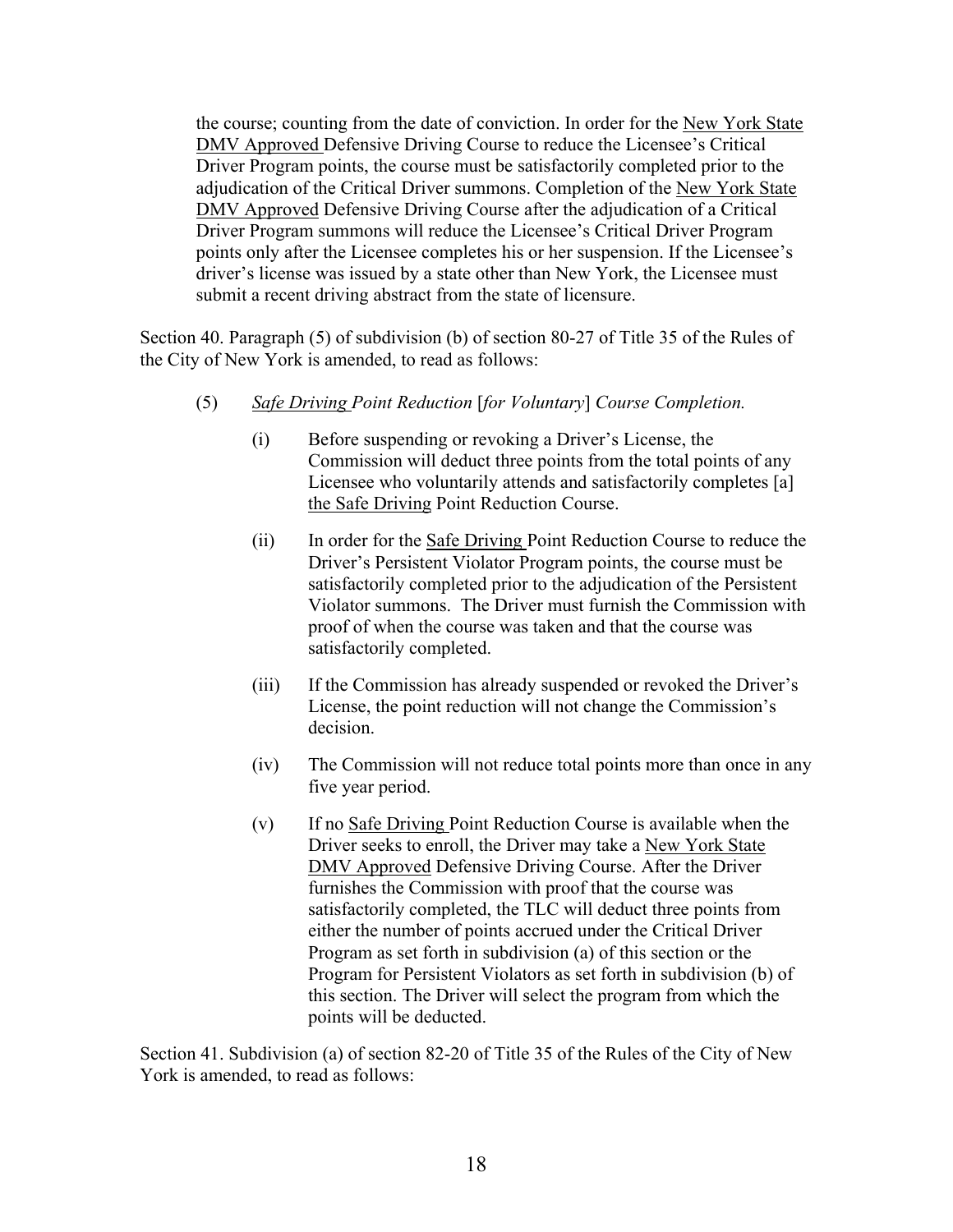- (a) Passenger Assistance and Wheelchair [Passenger Assistance] Accessible Vehicle Training
	- (1) The holder of a Street Hail Livery License that has been designated for an Accessible Vehicle must ensure that the Licensee's Street Hail Livery is driven only by a Driver who has completed the Passenger Assistance and Wheelchair [Passenger Assistance] Accessible Vehicle Training.

Section 42. Subdivision (e) of section 82-35 of Title 35 of the Rules of the City of New York is amended, to read as follows:

(e) Electronic Dispatching and E-Hail Device. In addition to the required Technology System equipment and the dispatch equipment required by the Licensee's affiliated Base pursuant to  $\S 59B-15(d)(1)$  of these Rules, a Licensee may equip a Street Hail Livery with one electronic device that is used to accept dispatches from a Base [or Dispatch Service Provider] and/or E-Hails from a licensed E-Hail application, provided that that the device is mounted in a fixed position and not hand-held and use of the electronic device is limited to either voice or one-touch preprogrammed buttons or keys while the Street Hail Livery is in motion.

Section 43. Subdivision (a) of section 82-50 of Title 35 of the Rules of the City of New York is amended, to read as follows:

(a) An Accessible Street Hail Livery must be designed for the purpose of transporting persons in wheelchairs or must contain a physical device or alteration designed to permit access to and enable the transportation of persons [in] using wheelchairs in accordance with the Americans With Disabilities Act.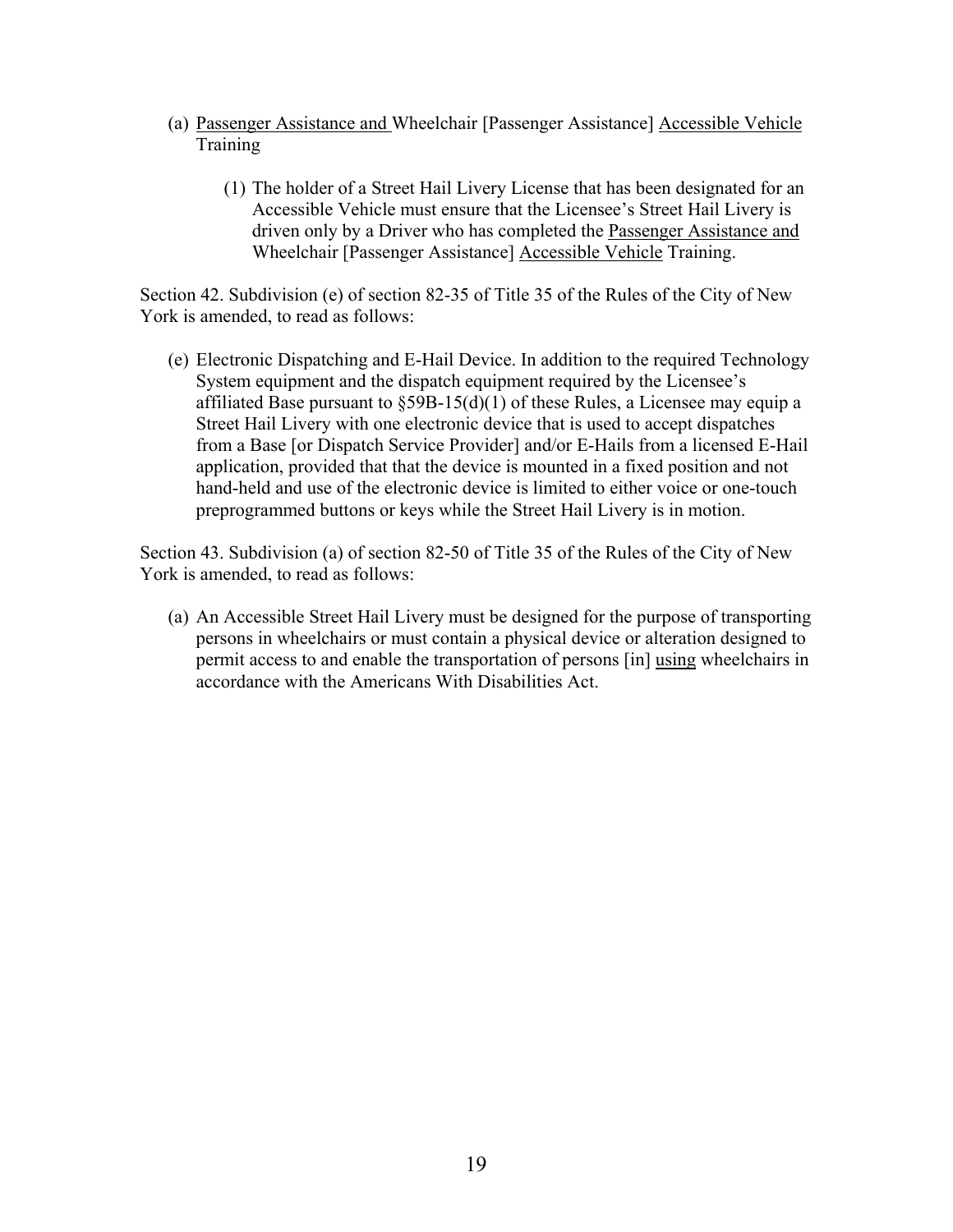#### **NEW YORK CITY LAW DEPARTMENT DIVISION OF LEGAL COUNSEL 100 CHURCH STREET NEW YORK, NY 10007 212-356-4028**

### **CERTIFICATION PURSUANT TO**

### **CHARTER §1043(d)**

**RULE TITLE:** Miscellaneous Rule Amendments

**REFERENCE NUMBER:** 2020 RG 002

**RULEMAKING AGENCY:** Taxi and Limousine Commission

 I certify that this office has reviewed the above-referenced proposed rule as required by section 1043(d) of the New York City Charter, and that the abovereferenced proposed rule:

- (i) is drafted so as to accomplish the purpose of the authorizing provisions of law;
- (ii) is not in conflict with other applicable rules;
- (iii) to the extent practicable and appropriate, is narrowly drawn to achieve its stated purpose; and
- (iv) to the extent practicable and appropriate, contains a statement of basis and purpose that provides a clear explanation of the rule and the requirements imposed by the rule.

Senior Counsel Division of Legal Counsel

/s/ STEVEN GOULDEN Date: September 10, 2020